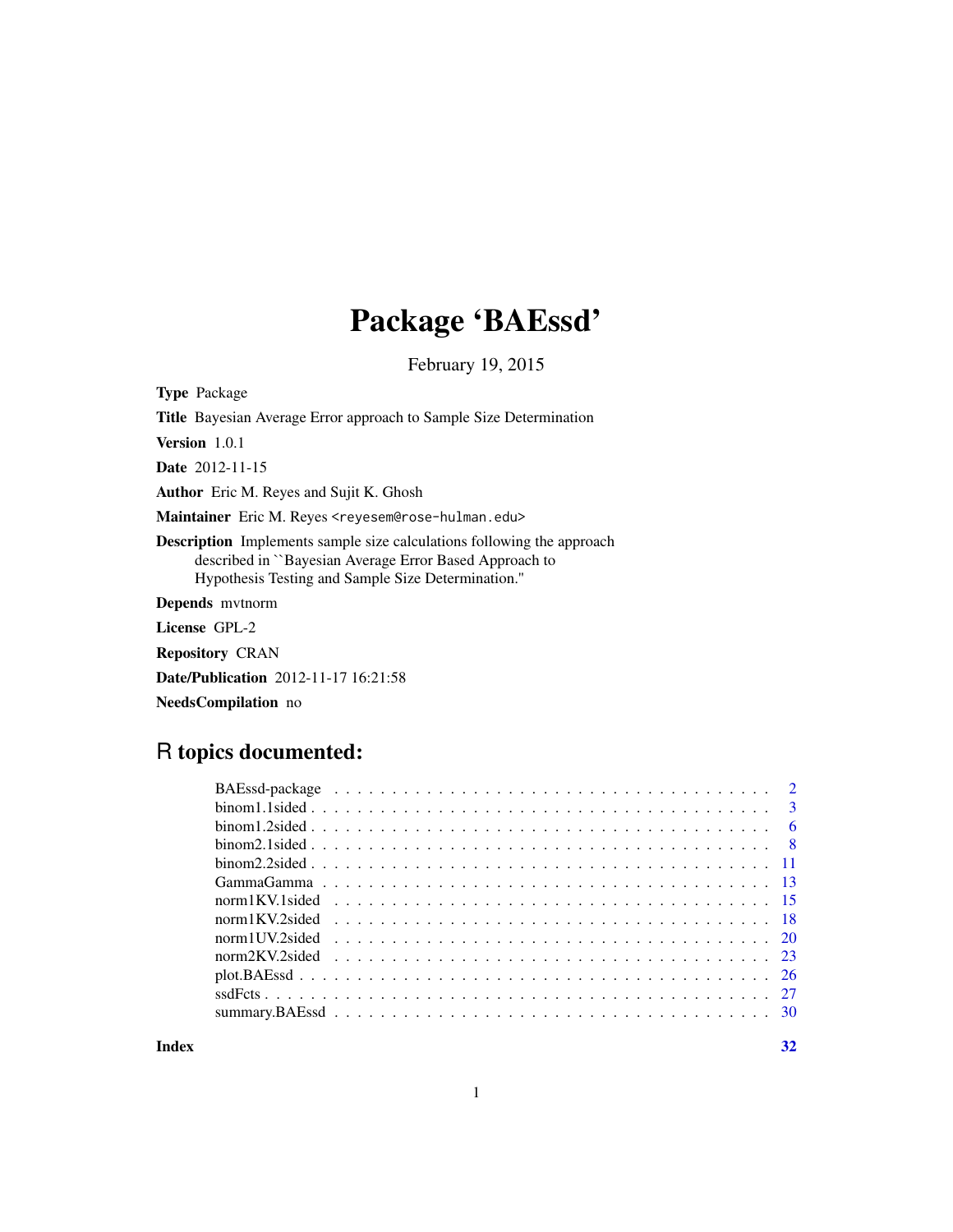#### <span id="page-1-1"></span>Description

Employes a Bayesian average error based approach to sample size determination. Several functions are included for sample size calculation for common designs in clinical trials including one- and two-sample binary and normal responses. These functions are grouped in "suites" that pertain to each type of example.

#### Details

| Package:  | <b>BAEssd</b> |
|-----------|---------------|
| Type:     | Package       |
| Version:  | 1.0.1         |
| Date:     | 2010-06-18    |
| Suggests: | mytnorm       |
| License:  | $GPL-2$       |
| LazyLoad: | yes           |

Before any calculations can be made, first identify the example of interest and the corresponding suite of functions:

| binom1.1sided  | One sample, binary response, one-sided hypothesis.                   |
|----------------|----------------------------------------------------------------------|
| binom1.2sided  | One sample, binary response, two-sided hypothesis.                   |
| binom2.1sided  | Two indepednent samples, binary response, one-sided hypothesis.      |
| binom2.2sided  | Two independent samples, binary response, two-sided hypothesis.      |
| norm1KV.1sided | One sample, normal response, known variance, one-sided hypothesis.   |
| norm1KV.2sided | One sample, normal response, known variance, two-sided hypothesis.   |
| norm1UV.2sided | One sample, normal response, unknown variance, two-sided hypothesis. |
| norm2KV.2sided | Two independent samples, normal response,                            |
|                | known variance, two-sided hypothesis.                                |

After selecting the suite of functions of interest, the suite must be generated with appropriate parameters. Then, the corresponding ssd function can be used to calculate the sample size. The two primary constraints for choosing a sample size are the bound on the Total Error to maintain and the weight given to controlling the Average Type-I Error (as opposed to the Average Type-II Error).

# Examples

############################################################

- # Calculate the sample size required for a one-sample
- # normal experiment with known variance (sigma2=25) with
- # the hypothesis of interest being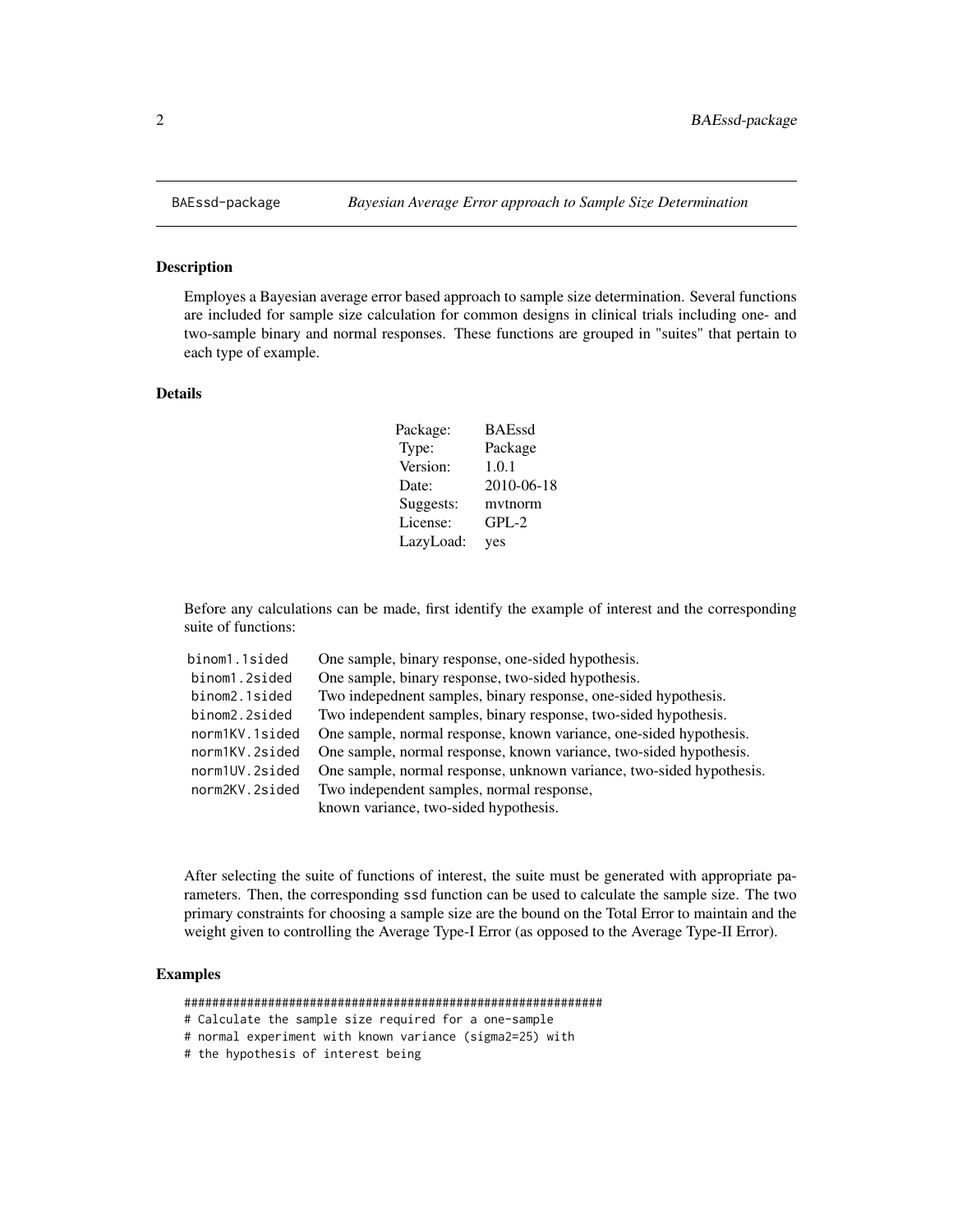#### <span id="page-2-0"></span>binom1.1sided 3

```
# H0: theta==0 vs. H1: theta!=0
#
# where theta is the mean of the normal distribution. For
# details on the prior used, see documentation for
# norm1KV.2sided().
# generate suite of functions
f1 <- norm1KV.2sided(sigma=5,theta0=0,prob=0.5,mu=2,tau=1)
# attach suite
attach(f1)
# calculate sample size for TE bound of 0.25 and weight 0.5
ssd.norm1KV.2sided(alpha=0.25,w=0.5)
# detach suite
detach(f1)
############################################################
# Calculate the sample size required for a two-sample
# experiment with a binary response in which the hypothesis
# of interest is
# H0: p1==p2 vs. H1: p1!=p2
#
# where p1 is the response rate for group 1 and p2 is the
# response rate for group 2, independent samples. For
# details on the prior used, see documentation for
# binom2.2sided().
# generate suite of functions
f2 <- binom2.2sided(prob=0.5,a0=1,b0=1,a1=1,b1=1,a2=1,b2=1)
# attach suite
attach(f2)
# calculate sample size for TE bound of 0.25 and weight 0.5
# - here the log marginal distribution (logm) is part of the suite.
ssd.binom(alpha=0.25,w=0.5,logm=logm,two.sample=TRUE)
# detach suite
detach(f2)
```
<span id="page-2-1"></span>binom1.1sided *Binomial Suite: One Sample, One Sided*

#### Description

Generates the suite of functions related to the one sample binomial experiment with a one-sided alternative hypothesis of interest.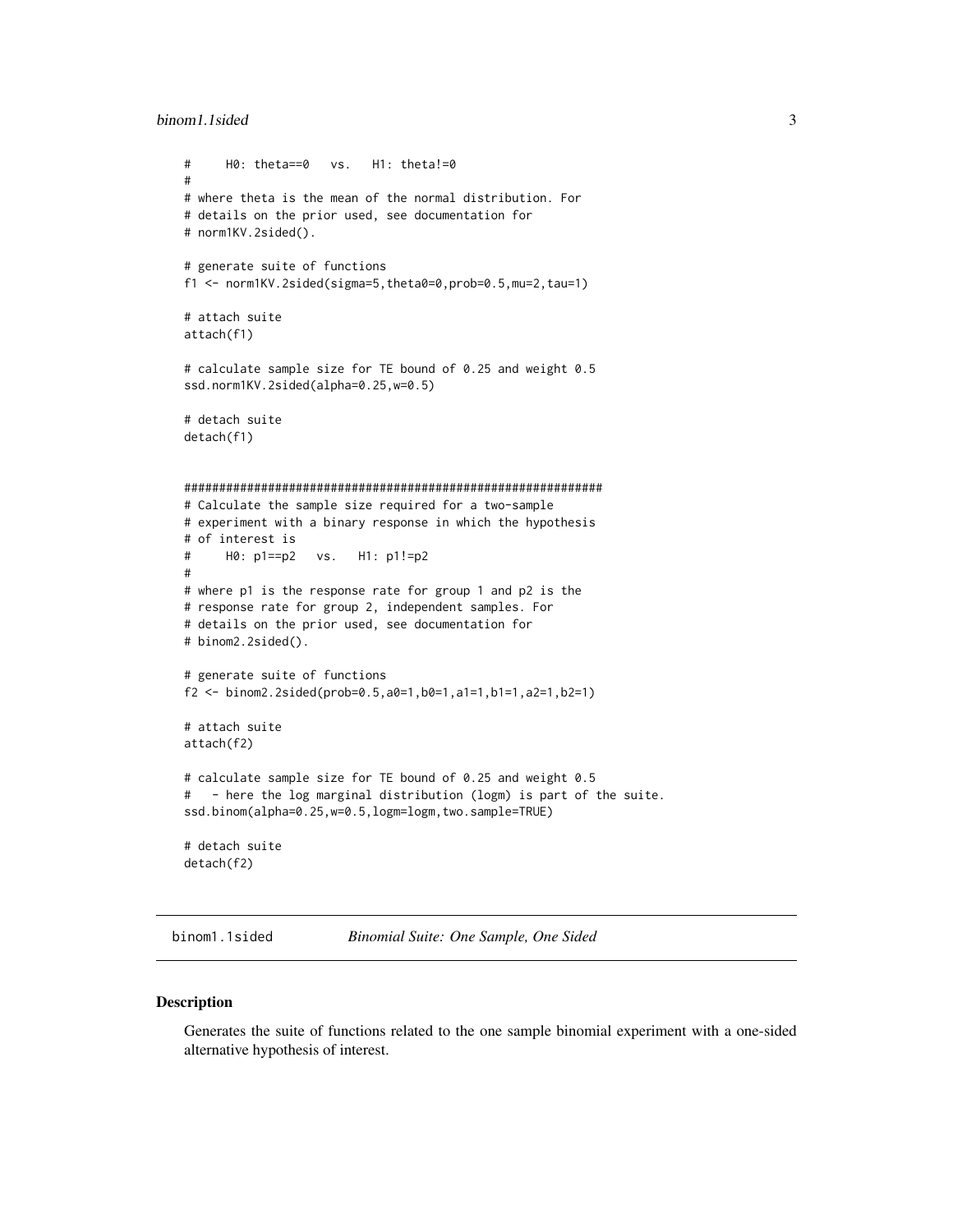#### <span id="page-3-0"></span>Usage

binom1.1sided(p0, a, b)

#### Arguments

| p0           |        | Scalar. The upper bound of p under null hypothesis Ho: $p \le p0$ .         |  |
|--------------|--------|-----------------------------------------------------------------------------|--|
| a            | dbeta. | Scalar. Shape1 parameter for prior Beta distribution. See documentation for |  |
| <sub>b</sub> | dbeta. | Scalar. Shape2 parameter for prior Beta distribution. See documentation for |  |

#### Details

binom1.1sided is used to generate a suite of functions for a one-sample binomial experiment with a one-sided alternative hypothesis. That is, when

$$
X \sim Binomial(n, p)
$$
  

$$
H_0: p \le p_0 \quad vs. \quad H_1: p > p_0
$$

using the following prior on p

 $p \sim Beta(a, b)$ 

The functions that are generated are useful in examining the prior and posterior densities of the parameter p, as well as constructing the Bayes Factor and determining the sample size via an average error based approach.

The arguments of binom1.1sided are passed to each of the additional functions upon their creation as default values. That is, if  $p\emptyset$  is set to 0.5 in the call to binom1.1sided, each of the functions returned will have the defaualt value of 0.5 for p0. If an argument is not specified in the call to binom1.1sided, then it remains a required parameter in all functions created.

#### Value

binom1.1sided returns a list of 4 functions. These functions are useful for either visualizing the problem, or computing the required sample size:

logm The function returns a list of three vectors: the log marginal density under the null hypothesis (logm0), the log marginal density under the alternative hypothesis (logm1), and the log marginal density (logm). Each are evaluated at the observed data provided. This function is also passed to [ssd.binom](#page-26-1) to calculate required sample sizes. This function has the following usage:

 $logm(x, n, p0, a, b)$ 

- x: Vector. Number of successes observed, out of n independent Bernoulli trials.
- n: Scalar. Sample size, the number of independent Bernoulli trials.
- Remaining parameters are specified above for binom1.1sided.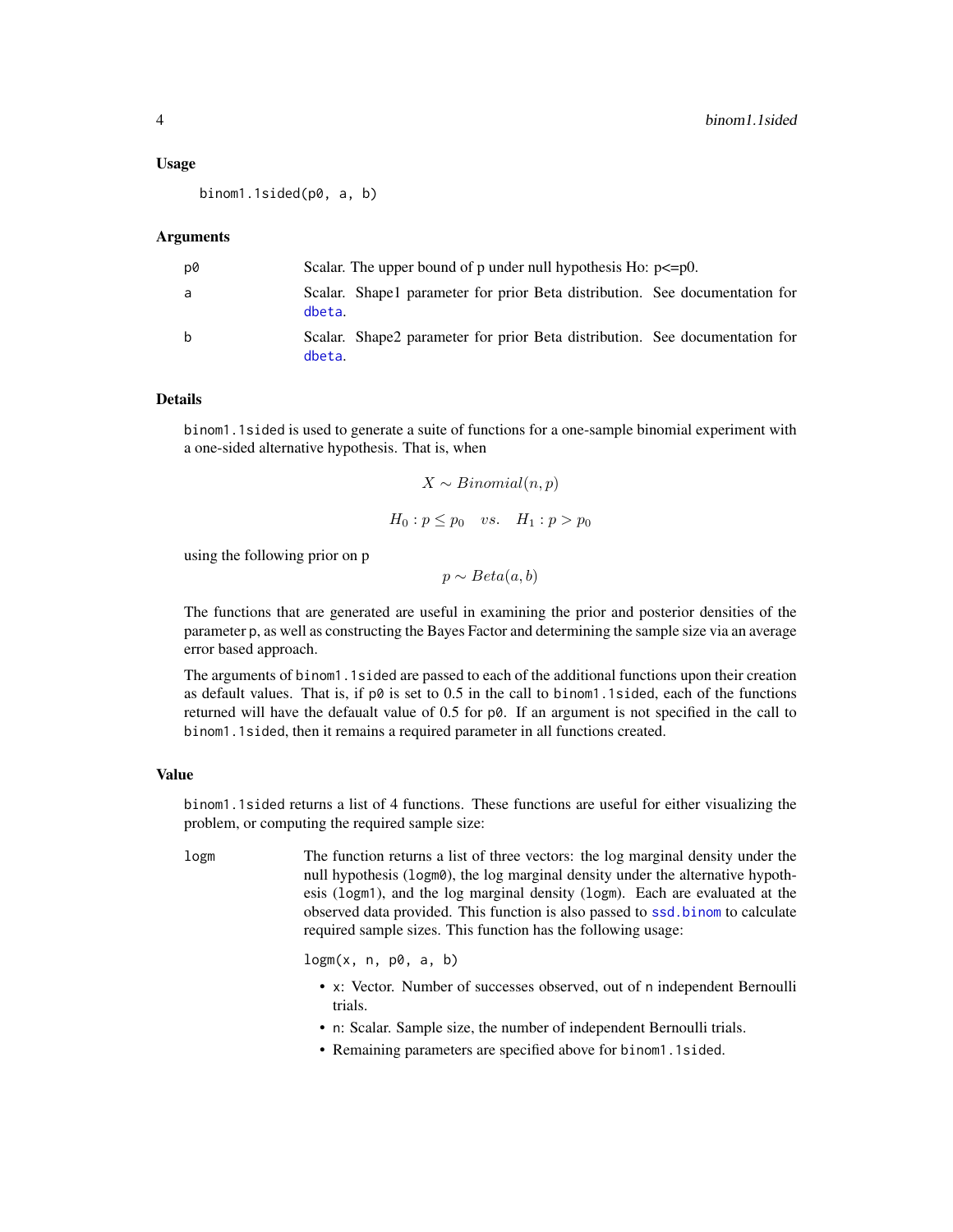<span id="page-4-0"></span>

| logbf | Returns a vector: the value of the log Bayes Factor given the observed data<br>provided and the prior parameters specified. This function has the following<br>usage: |
|-------|-----------------------------------------------------------------------------------------------------------------------------------------------------------------------|
|       | logbf(x, n, p0, a, b)                                                                                                                                                 |
|       | For details on the parameters for this function, see the above description for<br>logm.                                                                               |
| prior | Returns a vector: the value of the prior density at the specified value of p with<br>parameters a and b. This function has the following usage:                       |
|       | prior(p, a, b)                                                                                                                                                        |
|       | • p: Vector. Quantiles at which to evaluate the prior distribution.<br>• Remaining parameters are specified above for binom1.1sided.                                  |
| post  | Returns a vector: the value of the posterior density. This function has the fol-<br>lowing usage:                                                                     |
|       | post(p, x, n, a, b)                                                                                                                                                   |
|       | • p: Vector. Quantiles at which to evaluate the posterior distribution.                                                                                               |
|       | • x: Scalar. Number of successes observed, out of n independent Bernoulli<br>trials.                                                                                  |
|       | • n: Scalar: The number of independent Bernoulli trials.                                                                                                              |
|       | • Remaining parameters are specified above for binom1.1sided.                                                                                                         |

### See Also

[binom1.2sided](#page-5-1),[binom2.1sided](#page-7-1), [binom2.2sided](#page-10-1),[norm1KV.1sided](#page-14-1), [norm1KV.2sided](#page-17-1),[norm2KV.2sided](#page-22-1) [norm1UV.2sided](#page-19-1),[ssd](#page-26-1),[BAEssd](#page-1-1)

```
############################################################
# Generate the suite of functions for a one-sample binomial
# with a one-sided test. Consider the hypothesis
# H0: p<=0.5 vs. H1: p>0.5
#
# with a uniform prior on p.
# generate suite
f1 <- binom1.1sided(p0=0.5, a=1, b=1)
# attach suite
attach(f1)
# plot prior and posterior given x = 25, n = 30ps <- seq(0.01,0.99,0.01)
p1 <- prior(ps)
p2 <- post(ps,x=25,n=30)
plot(c(p1,p2)~rep(ps,2),type="n",ylab="Density",xlab="p",main="")
lines(p1~ps,lty=1,lwd=2)
```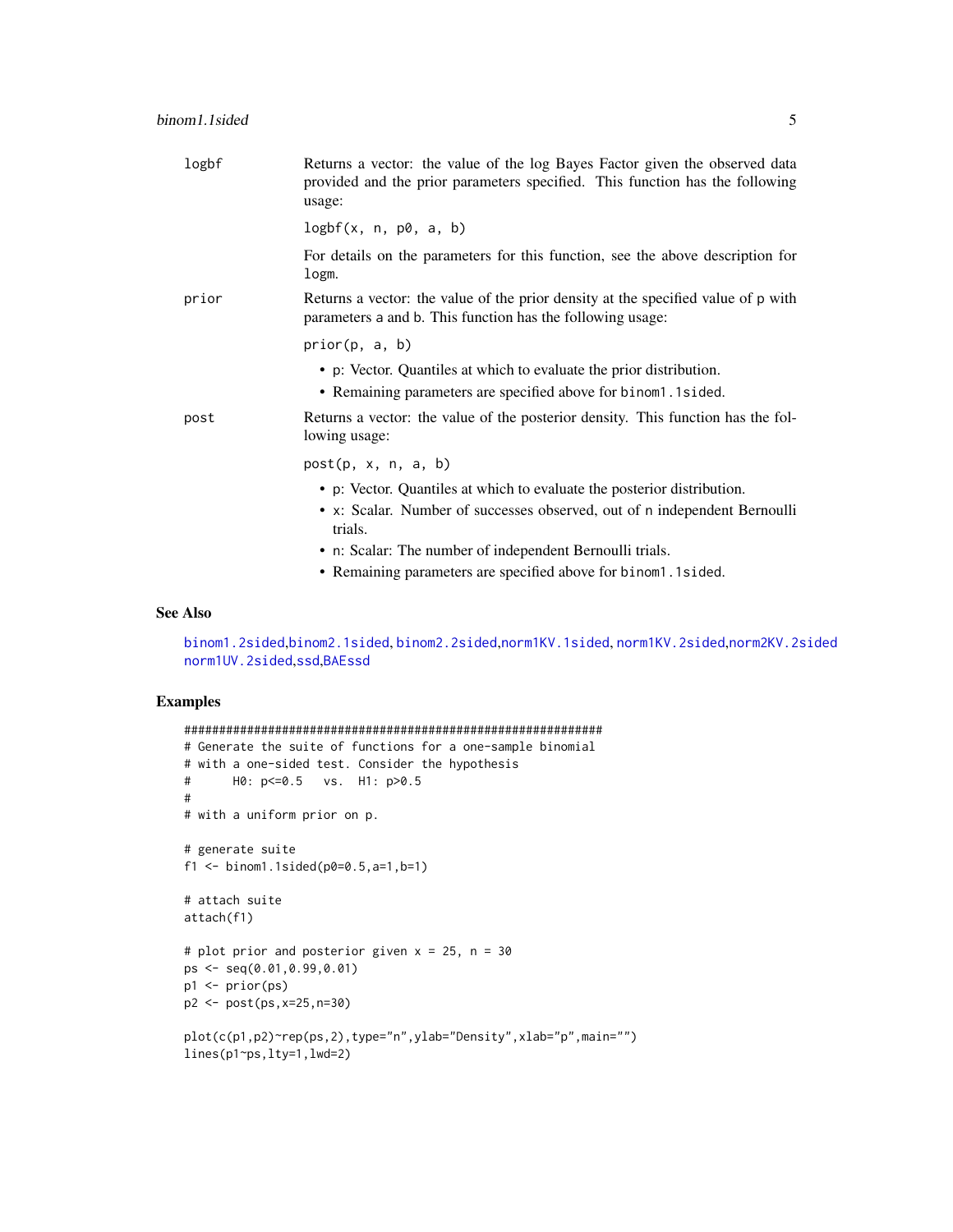```
lines(p2~ps,lty=2,lwd=2)
# perform sample size calculation with TE bound of 0.25 and weight 0.5
ssd.binom(alpha=0.25,w=0.5,logm=logm)
# detain suite
detach(f1)
```
<span id="page-5-1"></span>binom1.2sided *Binomial Suite: One Sample, Two Sided*

#### Description

Generates the suite of functions related to the one sample binomial experiment with a two-sided alternative hypothesis of interest.

#### Usage

```
binom1.2sided(p0, prob, a, b)
```
#### Arguments

| p0   | Scalar. The value of p under null hypothesis Ho: $p == p0$ . Must be a value<br>between 0 and 1.    |
|------|-----------------------------------------------------------------------------------------------------|
| prob | Scalar. The prior probability that the null hypothesis is true. Must be a value<br>between 0 and 1. |
| a    | Scalar. Shape1 parameter for prior Beta distribution. See documentation for<br>dbeta.               |
| b    | Scalar. Shape2 parameter for prior Beta distribution. See documentation for<br>dbeta.               |

#### Details

binom1.2sided is used to generate a suite of functions for a one-sample binomial experiment with a two-sided alternative hypothesis. That is, when

```
X \sim Binomial(n, p)
```

$$
H_0: p = p_0 \quad vs. \quad H_1: p \neq p_0
$$

using the following prior on p

$$
\pi(p) = u * I(p = p_0) + (1 - u) * I(p \neq p_0) Beta(a, b)
$$

where Beta(a,b) is Beta density with parameters a and b and u is the prior probability of the null hypothesis (prob).

<span id="page-5-0"></span>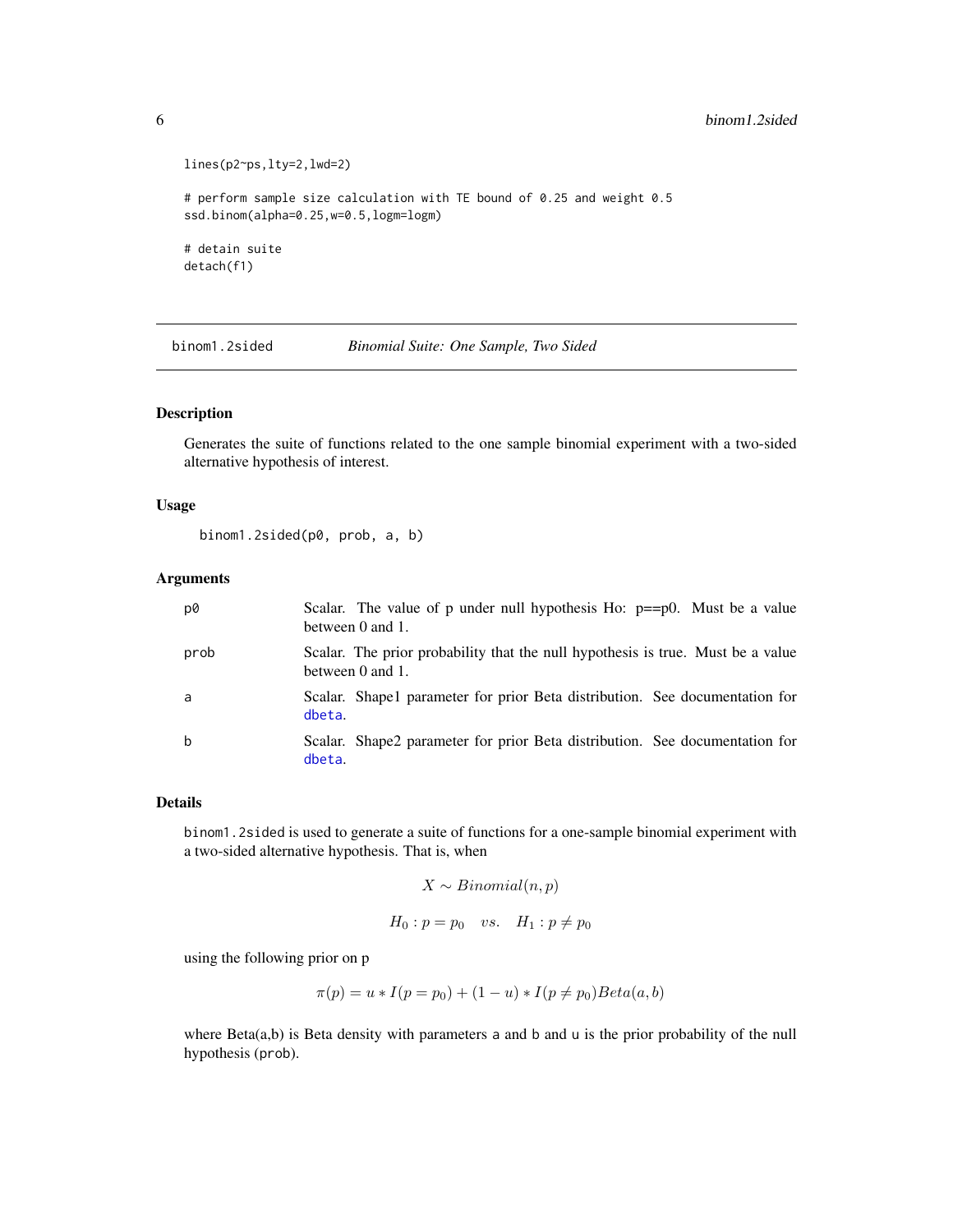<span id="page-6-0"></span>The functions that are generated are useful in examining the prior and posterior densities of the parameter p, as well as constructing the Bayes Factor and determining the sample size via an average error based approach.

The arguments of binom1.2sided are passed to each of the additional functions upon their creation as default values. That is, if  $p\theta$  is set to 0.5 in the call to binom1.2sided, each of the functions returned will have the defaualt value of  $0.5$  for  $p\theta$ . If an argument is not specified in the call to binom1.2sided, then it remains a required parameter in all functions created.

#### Value

binom1.2sided returns a list of 4 functions:

| logm  | Returns a list of three vectors: the log marginal density under the null hypothesis<br>(logm0), the log marginal density under the alternative hypothesis (logm1), the<br>log marginal density (logm). Each are evaluated at the observed data provided.<br>This function is passed to ssd. binom to calculate required sample sizes. The<br>function has the following usage: |
|-------|--------------------------------------------------------------------------------------------------------------------------------------------------------------------------------------------------------------------------------------------------------------------------------------------------------------------------------------------------------------------------------|
|       | logm(x, n, p0, prob, a, b)                                                                                                                                                                                                                                                                                                                                                     |
|       | • x: Vector. Number of successes observed, out of n independent Bernoulli<br>trials.                                                                                                                                                                                                                                                                                           |
|       | • n: Scalar. Sample size, the number of independent Bernoulli trials.<br>• Remaining parameters specified above for binom1.1sided.                                                                                                                                                                                                                                             |
| logbf | Returns a vector: the value of the log Bayes Factor given the observed data<br>provided and the prior parameters specified. The function has the following<br>usage:                                                                                                                                                                                                           |
|       | logbf(x, n, p0, prob, a, b)                                                                                                                                                                                                                                                                                                                                                    |
|       | For details on the parameters, see above function logm                                                                                                                                                                                                                                                                                                                         |
| prior | Returns a vector: the value of the prior density. The function has the following<br>usage:                                                                                                                                                                                                                                                                                     |
|       | prior(p, p0, prob, a, b)                                                                                                                                                                                                                                                                                                                                                       |
|       | • p: Scalar. Quantiles for the prior distribution.                                                                                                                                                                                                                                                                                                                             |
|       | • Remaining parameters specified above for binom1.1sided.                                                                                                                                                                                                                                                                                                                      |
| post  | Returns a vector: the value of the posterior density. The function has the follow-<br>ing usage:                                                                                                                                                                                                                                                                               |
|       | post(p, x, n, p0, prob, a, b)                                                                                                                                                                                                                                                                                                                                                  |
|       | • p: Scalar. Quantiles for the posterior distribution.                                                                                                                                                                                                                                                                                                                         |
|       | • x: Scalar. Number of successes observed, out of n independent Bernoulli<br>trials.                                                                                                                                                                                                                                                                                           |
|       | • Remaining parameters specified above for binom1.1sided.                                                                                                                                                                                                                                                                                                                      |

# See Also

[binom1.1sided](#page-2-1),[binom2.1sided](#page-7-1), [binom2.2sided](#page-10-1),[norm1KV.1sided](#page-14-1), [norm1KV.2sided](#page-17-1),[norm2KV.2sided](#page-22-1) [norm1UV.2sided](#page-19-1),[ssd](#page-26-1),[BAEssd](#page-1-1)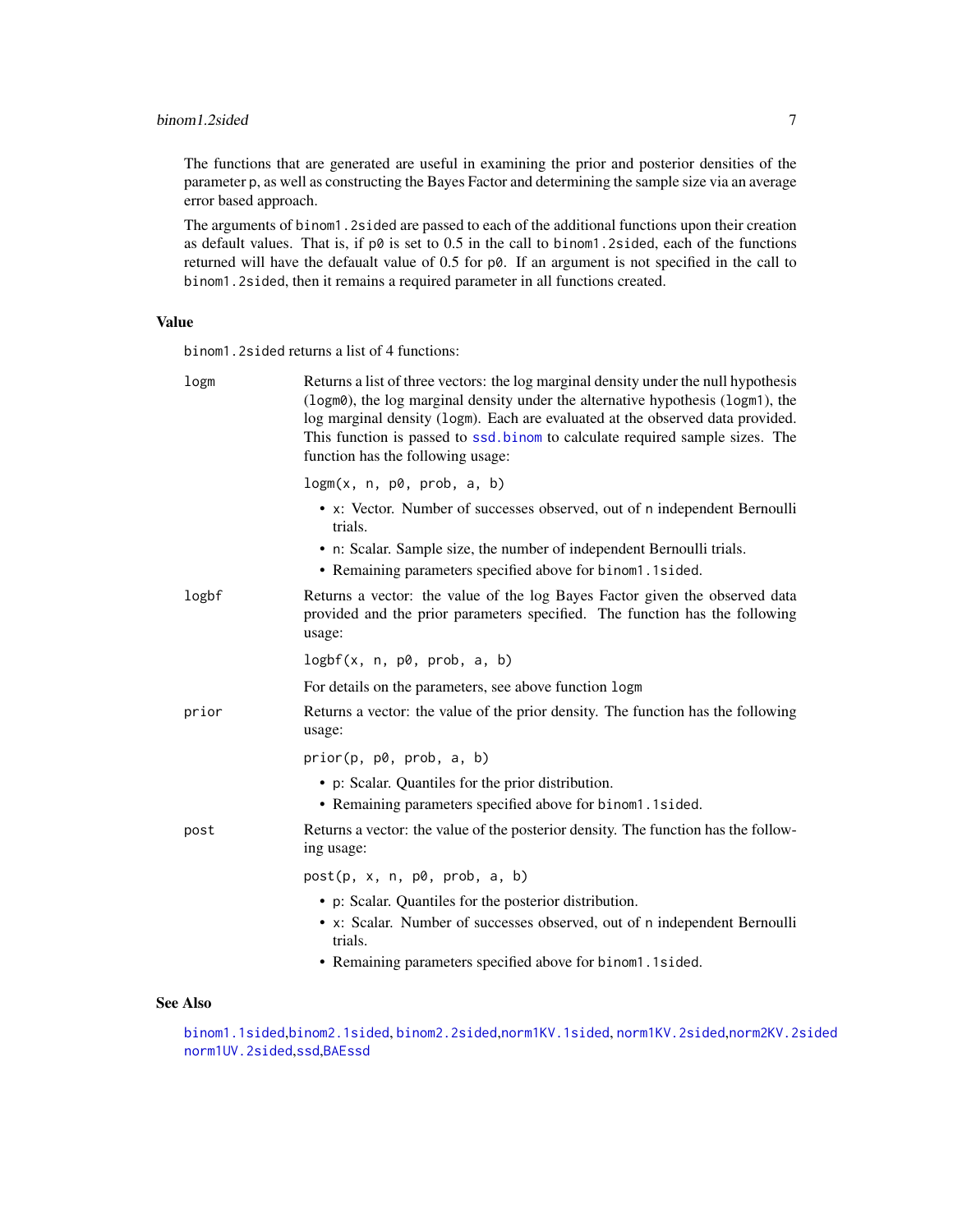#### Examples

```
############################################################
# Generate the suite of functions for a one-sample binomial
# with a two-sided test. Consider the hypothesis
# H0: p==0.5 vs. H1: p!=0.5
#
# with a uniform prior on p under the alternative and a
# prior probability of the null hypothesis equal to 0.5.
# generate suite
f2 <- binom1.2sided(p0=0.5,prob=0.5,a=1,b=1)
# attach suite
attach(f2)
# plot prior and posterior given x = 25, n = 30# - don't forget that point mass is not shown on plot
ps <- seq(0.01,0.99,0.01)
p1 <- prior(ps)
p2 <- post(ps,x=25,n=30)
plot(c(p1,p2)~rep(ps,2),type="n",ylab="Density",xlab="p",main="")
lines(p1~ps,lty=1,lwd=2)
lines(p2~ps,lty=2,lwd=2)
# perform sample size calculation with TE bound of 0.25 and weight 0.5
ssd.binom(alpha=0.25,w=0.5,logm=logm)
# detain suite
detach(f2)
```
<span id="page-7-1"></span>binom2.1sided *Binomial Suite: Two Sample, One Sided*

#### Description

Generates the suite of functions related to the two sample binomial experiment with a one-sided alternative hypothesis of interest.

#### Usage

```
binom2.1sided(a1, b1, a2, b2)
```
#### Arguments

| a1 | Scalar. Shape1 parameter for prior Beta distribution for the parameter governing<br>sample 1. See documentation for dbeta. |
|----|----------------------------------------------------------------------------------------------------------------------------|
| b1 | Scalar. Shape2 parameter for prior Beta distribution for the parameter governing<br>sample 1. See documentation for dbeta. |

<span id="page-7-0"></span>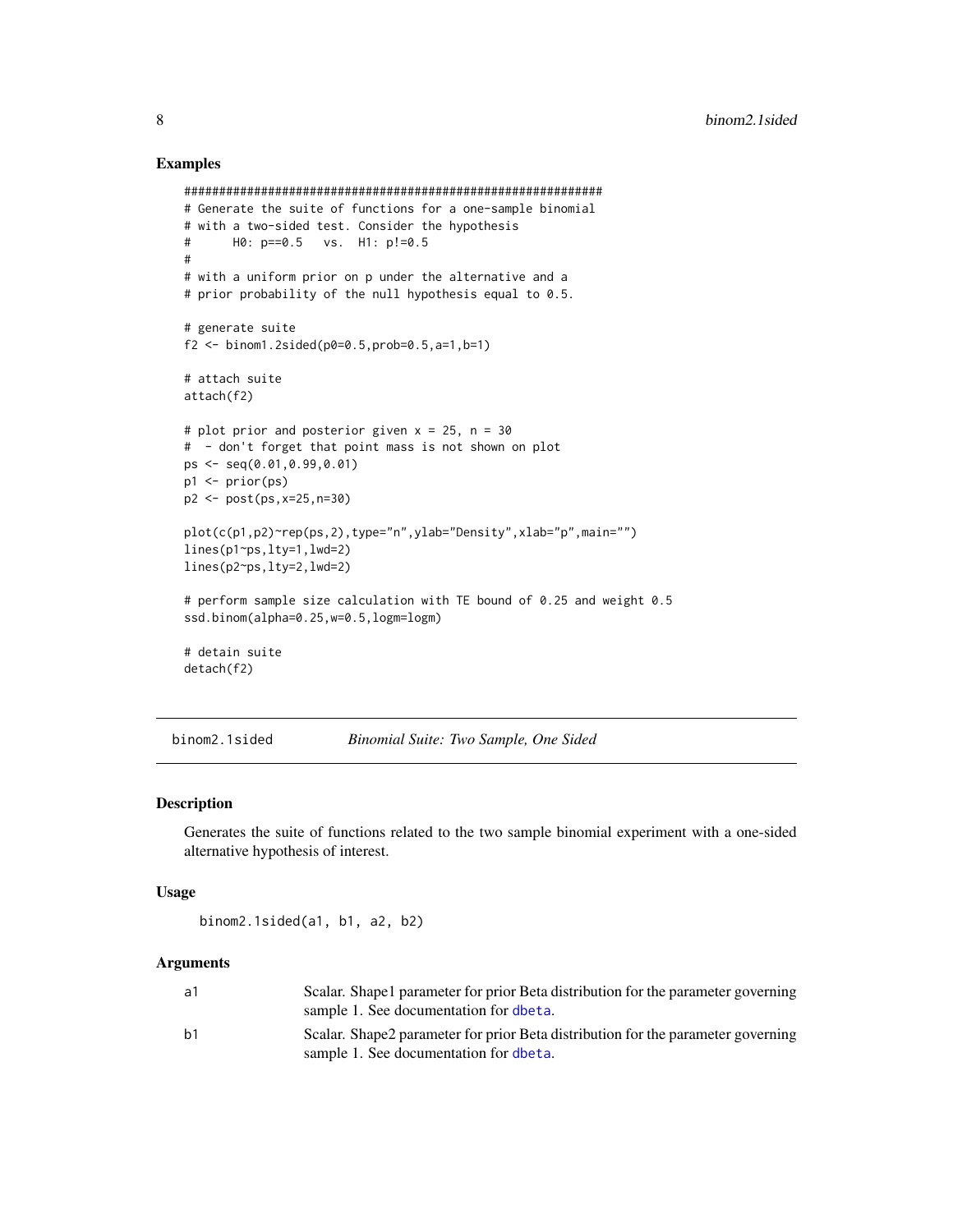<span id="page-8-0"></span>

| a2 | Scalar. Shape 1 parameter for prior Beta distribution for the parameter governing<br>sample 2. See documentation for dbeta. |
|----|-----------------------------------------------------------------------------------------------------------------------------|
| b2 | Scalar. Shape2 parameter for prior Beta distribution for the parameter governing<br>sample 2. See documentation for dbeta.  |

# Details

binom2.1sided is used to generate a suite of functions for a two-sample binomial experiment with a one-sided alternative hypothesis. That is, when

$$
X_j|p_j \sim Binomial(n, p_j),
$$
 independent  

$$
H_0: p_1 \le p_2
$$
 vs.  $H_1: p_1 > p_2$ 

using the following prior on  $p[1]$  and  $p[2]$ 

 $\pi(p) = Beta(a_1, b_1) Beta(a_2, b_2)$ 

where  $Beta(a,b)$  is Beta density with parameters a and b.

The functions that are generated are useful in examining the prior and posterior densities of the parameter p, as well as constructing the Bayes Factor and determining the sample size via an average error based approach.

The arguments of binom2.1sided are passed to each of the additional functions upon their creation as default values. That is, if a1 is set to 1 in the call to binom2.1sided, each of the functions returned will have the defaualt value of 1 for a1. If an argument is not specified in the call to binom2.1sided, then it remains a required parameter in all functions created.

# Value

binom2.1sided returns a list of 4 functions:

| logm  | Returns a list of three vectors: the log marginal density under the null hypothesis<br>$(\log m\theta)$ , the log marginal density under the alternative hypothesis (logm1), the<br>log marginal density (logm). Each are evaluated at the observed data provided.<br>This function is passed to ssd.binom to calculate required sample sizes. This<br>function takes the following usage: |
|-------|--------------------------------------------------------------------------------------------------------------------------------------------------------------------------------------------------------------------------------------------------------------------------------------------------------------------------------------------------------------------------------------------|
|       | logm(x, n, a1, b1, a2, b2)                                                                                                                                                                                                                                                                                                                                                                 |
|       | • x: Matrix with two columns. Each row represents the number of successes<br>in sample 1 and sample 2, respectively, observed out of n independent<br>Bernoulli trials.<br>• n: Scalar. The number of independent Bernoulli trials.<br>• Remaining parameters described above for bionom2.1sided.                                                                                          |
| logbf | Returns a vector. The value of the log Bayes Factor given the observed data<br>provided and the prior parameters specified. The function has the following<br>usage:                                                                                                                                                                                                                       |
|       | logbf(x, n, a1, b1, a2, b2)                                                                                                                                                                                                                                                                                                                                                                |
|       | For details on the parameters, see logm above.                                                                                                                                                                                                                                                                                                                                             |
|       |                                                                                                                                                                                                                                                                                                                                                                                            |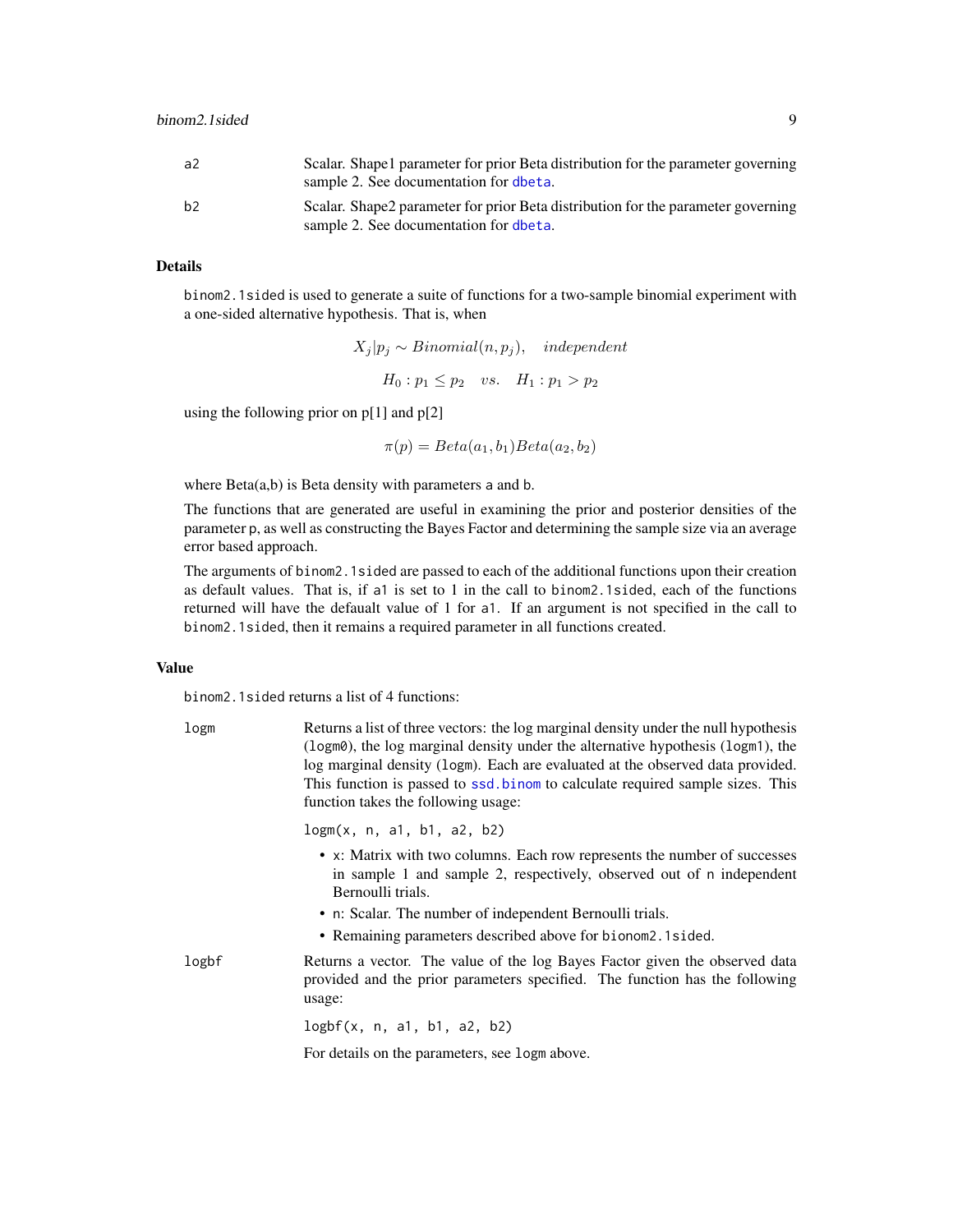<span id="page-9-0"></span>

| prior | Returns a vector. The value of the prior density. The function takes the following<br>usage:                                                                                                                                                                  |
|-------|---------------------------------------------------------------------------------------------------------------------------------------------------------------------------------------------------------------------------------------------------------------|
|       | prior(p, a1, b1, a2, b2)                                                                                                                                                                                                                                      |
|       | • p: Matrix with 2 columns. Each row is a vector of length 2 correspond-<br>ing to a 2-dimensional quantile at which to compute the density. The first<br>column represents the parameter for sample 1, and the second column, the<br>parameter for sample 2. |
|       | • Remaining parameters described above for binom 2.1 sided.                                                                                                                                                                                                   |
| post  | Returns a vector. The value of the posterior density. The function takes the<br>following usage:                                                                                                                                                              |
|       | post(p, x, n, a1, b1, a2, b2)                                                                                                                                                                                                                                 |
|       | • p: Matrix with 2 columns. Each row is a vector of length 2 correspond-<br>ing to a 2-dimensional quantile at which to compute the density. The first<br>column represents the parameter for sample 1, and the second column, the<br>parameter for sample 2. |
|       | • x: Vector of length 2. Element 1 represents the number of successes for<br>sample 1 and element 2 the number of successes in sample 2.                                                                                                                      |
|       | • Remaining parameters described above for binom 2.1 sided.                                                                                                                                                                                                   |

#### See Also

[binom1.1sided](#page-2-1),[binom1.2sided](#page-5-1), [binom2.2sided](#page-10-1),[norm1KV.1sided](#page-14-1), [norm1KV.2sided](#page-17-1),[norm2KV.2sided](#page-22-1) [norm1UV.2sided](#page-19-1),[ssd](#page-26-1),[BAEssd](#page-1-1)

### Examples

```
############################################################
# Generate the suite of functions for a one-sample binomial
# with a two-sided test. Consider the hypothesis
# H0: p[1]<=p[2] vs. H1: p[1]>p[2]
#
# with a uniform prior on p[1] and a uniform prior on p[2].
# generate suite
f3 <- binom2.1sided(a1=1,b1=1,a2=1,b2=1)
# attach suite
attach(f3)
# calculate the Bayes factor when the observed data are
# n = 30, x[1] = 10, x[2] = 20logbf(x=matrix(c(10,20),ncol=2,nrow=1),n=30)
# perform sample size calculation with TE bound of 0.25 and weight 0.5
ssd.binom(alpha=0.25,w=0.5,logm=logm,two.sample=TRUE)
```
# detain suite detach(f3)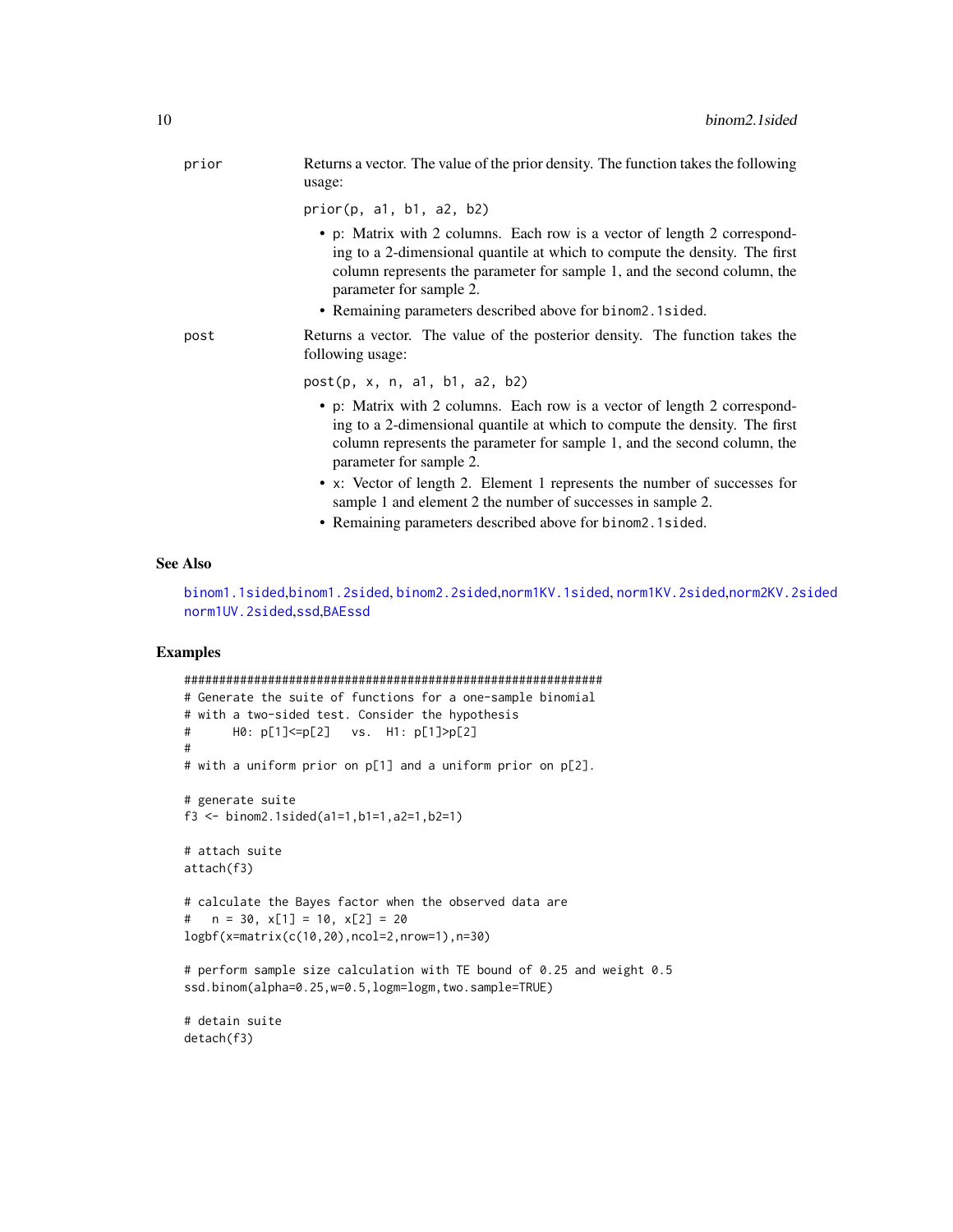# <span id="page-10-1"></span><span id="page-10-0"></span>Description

Generates the suite of functions related to the two sample binomial experiment with a two-sided alternative hypothesis of interest.

#### Usage

binom2.2sided(prob, a0, b0, a1, b1, a2, b2)

### Arguments

| prob           | Scalar. The prior probability that the null hypothesis is true. Must be a value<br>between 0 and 1.                                                          |
|----------------|--------------------------------------------------------------------------------------------------------------------------------------------------------------|
| a0             | Scalar. Shape 1 parameter for prior Beta distribution under the null hypothesis<br>that the two parameters are equal. See documentation for dbeta.           |
| b0             | Scalar. Shape2 parameter for prior Beta distribution under the null hypothesis<br>that the two parameters are equal. See documentation for dbeta.            |
| a1             | Scalar. Shape 1 parameter for prior Beta distribution for the parameter governing<br>sample 1 under the alternative hypothesis. See documentation for dbeta. |
| b <sub>1</sub> | Scalar. Shape2 parameter for prior Beta distribution for the parameter governing<br>sample 1 under the alternative hypothesis. See documentation for dbeta.  |
| a2             | Scalar. Shape1 parameter for prior Beta distribution for the parameter governing<br>sample 2 under the alternative hypothesis. See documentation for dbeta.  |
| b2             | Scalar. Shape2 parameter for prior Beta distribution for the parameter governing<br>sample 2 under the alternative hypothesis. See documentation for dbeta.  |

#### Details

binom2.2sided is used to generate a suite of functions for a two-sample binomial experiment with a two-sided alternative hypothesis. That is, when

 $X_j | p_j \sim Binomial(n, p_j), \text{ independent}$ 

 $H_0: p_1 = p_2$  vs.  $H_1: p_1 \neq p_2$ 

using the following prior on p[1] and p[2]

$$
\pi(p) = u * I(p_1 = p_2) Beta(a_0, b_0) + (1 - u) * I(p_1 \neq p_2) Beta(a_1, b_1) Beta(a_2, b_2)
$$

where Beta(a,b) is Beta density with parameters a and b and u is the prior probability of the null hypothesis (prob).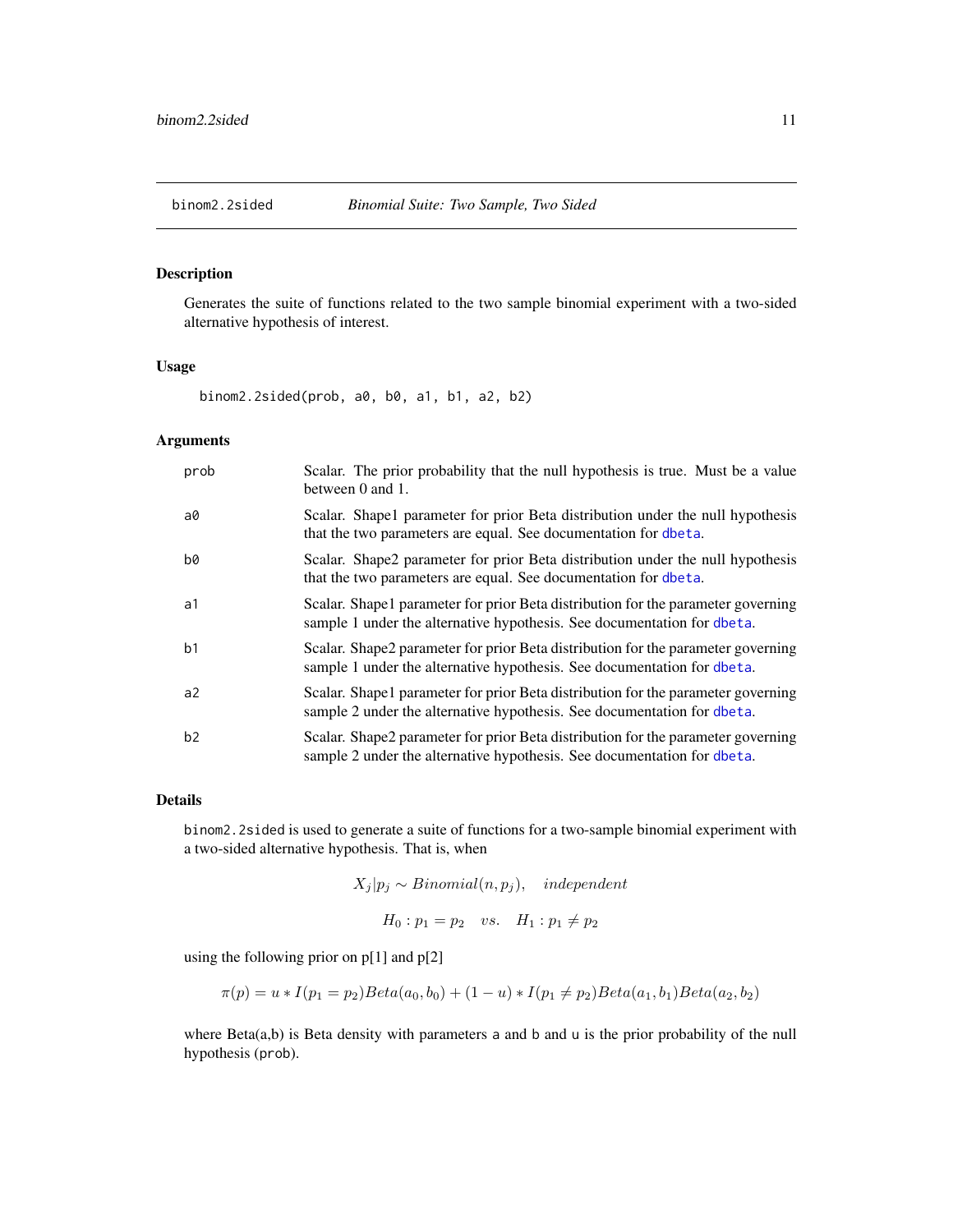The functions that are generated are useful in examining the prior and posterior densities of the parameter p, as well as constructing the Bayes Factor and determining the sample size via an average error based approach.

The arguments of binom2.2sided are passed to each of the additional functions upon their creation as default values. That is, if  $a\theta$  is set to 1 in the call to binom2.2sided, each of the functions returned will have the defaualt value of 1 for a0. If an argument is not specified in the call to binom2.2sided, then it remains a required parameter in all functions created.

#### Value

binom2.2sided returns a list of 4 functions:

| logm  | Returns a list of three vectors: the log marginal density under the null hypothesis<br>(logm0), the log marginal density under the alternative hypothesis (logm1), the<br>log marginal density (logm). Each are evaluated at the observed data provided.<br>This function is passed to ssd.binom to calculate required sample sizes. This<br>function takes the following usage: |
|-------|----------------------------------------------------------------------------------------------------------------------------------------------------------------------------------------------------------------------------------------------------------------------------------------------------------------------------------------------------------------------------------|
|       | $logm(x, n, prob, a0, b0, a1, b1, a2, b2)$<br>• x: Matrix with two columns. Each row represents the number of successes<br>in sample 1 and sample 2, respectively, observed out of n independent<br>Bernoulli trials.                                                                                                                                                            |
|       | • n: Scalar. The number of independent Bernoulli trials.<br>• Remaining parameters described above for bionom2.2sided.                                                                                                                                                                                                                                                           |
| logbf | Returns a vector. The value of the log Bayes Factor given the observed data<br>provided and the prior parameters specified. The function has the following<br>usage:                                                                                                                                                                                                             |
|       | logbf(x, n, prob, a0, b0, a1, b1, a2, b2)                                                                                                                                                                                                                                                                                                                                        |
|       | For details on the parameters, see logm above.                                                                                                                                                                                                                                                                                                                                   |
| prior | Returns a vector. The value of the prior density. The function takes the following<br>usage:                                                                                                                                                                                                                                                                                     |
|       | prior(p, prob, a0, b0, a1, b1, a2, b2)                                                                                                                                                                                                                                                                                                                                           |
|       | • p: Matrix with 2 columns. Each row is a vector of length 2 correspond-<br>ing to a 2-dimensional quantile at which to compute the density. The first<br>column represents the parameter for sample 1, and the second column, the<br>parameter for sample 2.                                                                                                                    |
|       | • Remaining parameters described above for binom2.2sided.                                                                                                                                                                                                                                                                                                                        |
| post  | Returns a vector. The value of the posterior density. The function takes the<br>following usage:                                                                                                                                                                                                                                                                                 |
|       | post(p, x, n, prob, a0, b0, a1, b1, a2, b2)                                                                                                                                                                                                                                                                                                                                      |
|       | • p: Matrix with 2 columns. Each row is a vector of length 2 correspond-<br>ing to a 2-dimensional quantile at which to compute the density. The first<br>column represents the parameter for sample 1, and the second column, the<br>parameter for sample 2.                                                                                                                    |
|       | • x: Vector of length 2. Element 1 represents the number of successes for<br>sample 1 and element 2 the number of successes in sample 2.<br>• Remaining parameters described above for binom2.2sided.                                                                                                                                                                            |
|       |                                                                                                                                                                                                                                                                                                                                                                                  |

<span id="page-11-0"></span>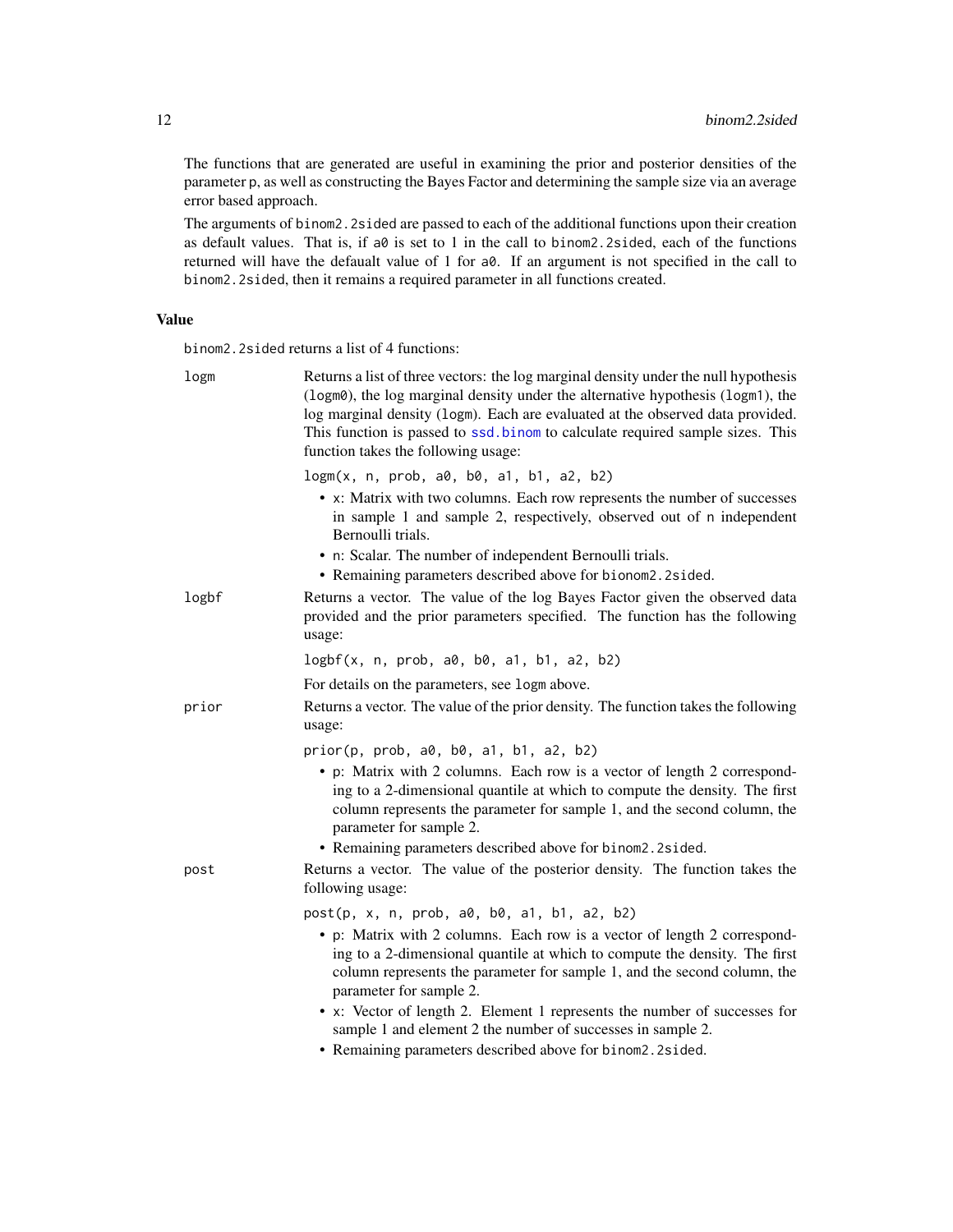#### <span id="page-12-0"></span>GammaGamma 13

#### See Also

[binom1.1sided](#page-2-1),[binom1.2sided](#page-5-1), [binom2.1sided](#page-7-1),[norm1KV.1sided](#page-14-1), [norm1KV.2sided](#page-17-1),[norm2KV.2sided](#page-22-1) [norm1UV.2sided](#page-19-1),[ssd](#page-26-1),[BAEssd](#page-1-1)

#### Examples

```
############################################################
# Generate the suite of functions for a one-sample binomial
# with a two-sided test. Consider the hypothesis
# H0: p[1]==p[2] vs. H1: p[1]!=p[2]
#
# with a uniform prior on p under the null and a uniform
# prior on p[1] and p[2] under the alternative with a 0.5
# probability of the null hypothesis being true.
# generate suite
f4 <- binom2.2sided(prob=0.5,a0=1,b0=1,a1=1,b1=1,a2=1,b2=1)
# attach suite
attach(f4)
# calculate the Bayes factor when the observed data are
# n = 30, x[1] = 10, x[2] = 20logbf(x=matrix(c(10,20),ncol=2,nrow=1),n=30)
# perform sample size calculation with TE bound of 0.25 and weight 0.5
ssd.binom(alpha=0.25,w=0.5,logm=logm,two.sample=TRUE)
# detain suite
detach(f4)
```
GammaGamma *The Gamma-Gamma Distribution*

#### **Description**

Density and random generation for the Gamma-Gamma distribution with parameters shape1, rate1, and shape2.

#### Usage

dggamma(x, shape1, rate1, shape2) rggamma(n, shape1, rate1, shape2)

#### Arguments

| Vector. Quantiles.                                           |
|--------------------------------------------------------------|
| Scalar. Number of random variates to generate (sample size). |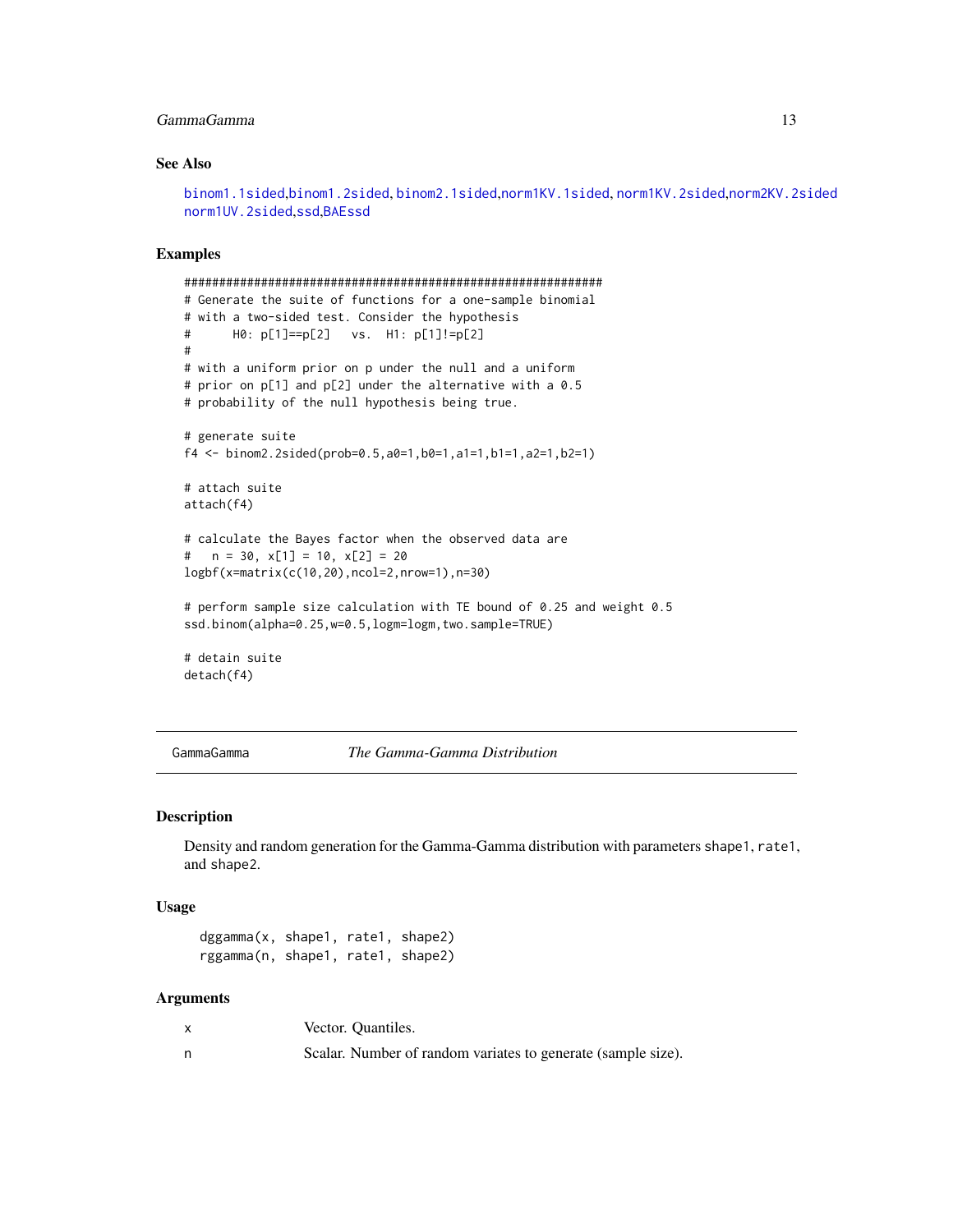<span id="page-13-0"></span>shape1, rate1 Vector. Shape and rate parameters for y-distribution. Must be strictly positive. shape2 Vector. Shape parameter for conditional x-distribution. Must be a positive integer.

#### Details

A Gamma-Gamma distribution with parameters shape1 =  $a$ , rate1 = r and shape2 = b has density

$$
f(x) = \frac{r^a}{\Gamma(a)} \frac{\Gamma(a+b)}{\Gamma(b)} \frac{x^{b-1}}{(r+x)(a+b)}
$$

for  $x > 0$  where  $a, r > 0$  and  $b = 1, 2, ...$ 

The distribution is generated using the following scheme:

- 1. Generate Y ~ Gamma(shape=shape1,rate=rate1).
- 2. Generate  $X \sim \text{Gamma}(\text{shape}=\text{shape}2,\text{rate}=Y)$ .

Then, X follows a Gamma-Gamma distribution.

#### Value

dggamma gives the density, and rggamma gives random variates.

#### References

Bernardo JM, Smith AFM. (1994) *Bayesian Theory*. Wiley, New York.

#### See Also

[dgamma](#page-0-0)

```
############################################################
# Construct a plot of the density function with median and
# quantiles marked.
# define parameters
shape1 <-4rate1 <-4shape2 <- 20
# construct density plot
x \leq -\text{seq}(0.1, 150, 0.1)plot(dggamma(x,shape1,rate1,shape2)~x,
     type="l",lwd=2,main="",xlab="x",ylab="Density f(x)")
# determine median and quantiles
set.seed(123)
X <- rggamma(5000,shape1,rate1,shape2)
```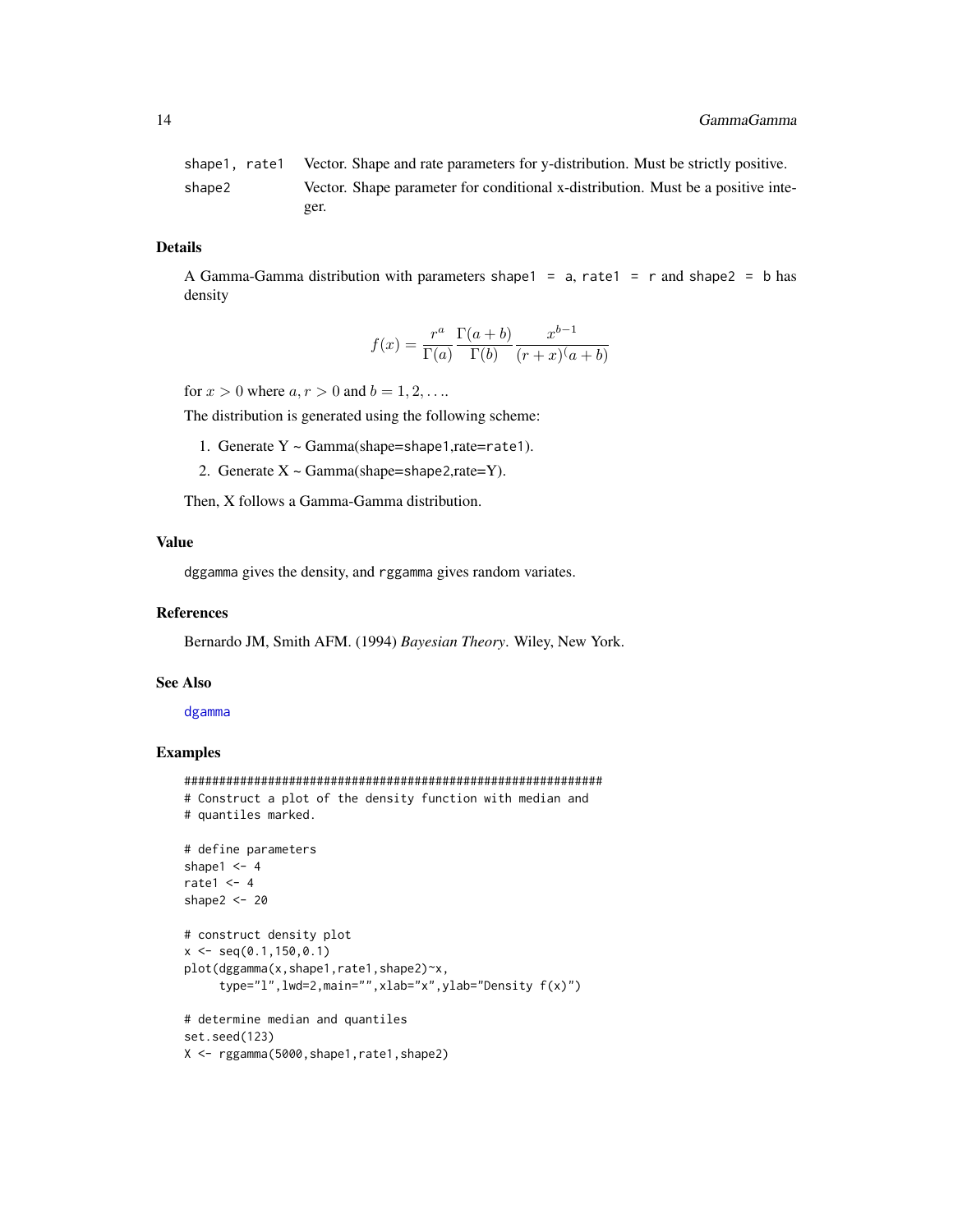```
quants <- quantile(X,prob=c(0.25,0.5,0.75))
# add quantities to plot
abline(v=quants,lty=c(3,2,3),lwd=2)
############################################################
# Consider the following set-up:
# Let x ~ N(theta,sigma2), sigma2 is unknown variance.
# Consider a prior on theta and sigma2 defined by
# theta|sigma2 ~ N(mu,(r*sigma)^2)
# sigma2 ~ InverseGamma(a/2,b/2), (b/2) = rate.
#
# We want to generate random variables from the marginal
# (prior predictive) distribution of the sufficient
# statistic T = (xbar,s2) where the sample size n = 25.
# define parameters
a < -4b \le -4mu < - 1r < -3n < -25# generate random variables from Gamma-Gamma
set.seed(123)
shape1 <-a/2rate1 <- b
shape2 <- 0.5*(n-1)
Y <- rggamma(5000,shape1,rate1,shape2)
# generate variables from a non-central t given Y
df <- n+a-1
scale <- (Y+b)*(1/n + r^2)/(n+a-1)
X \leftarrow rt(5000, df=df)*sqrt(scale) + mu# the pair (X,Y) comes from the correct marginal density
# mean of xbar and s2, and xbar*s2
mean(X)
mean(Y)
mean(X*Y)
```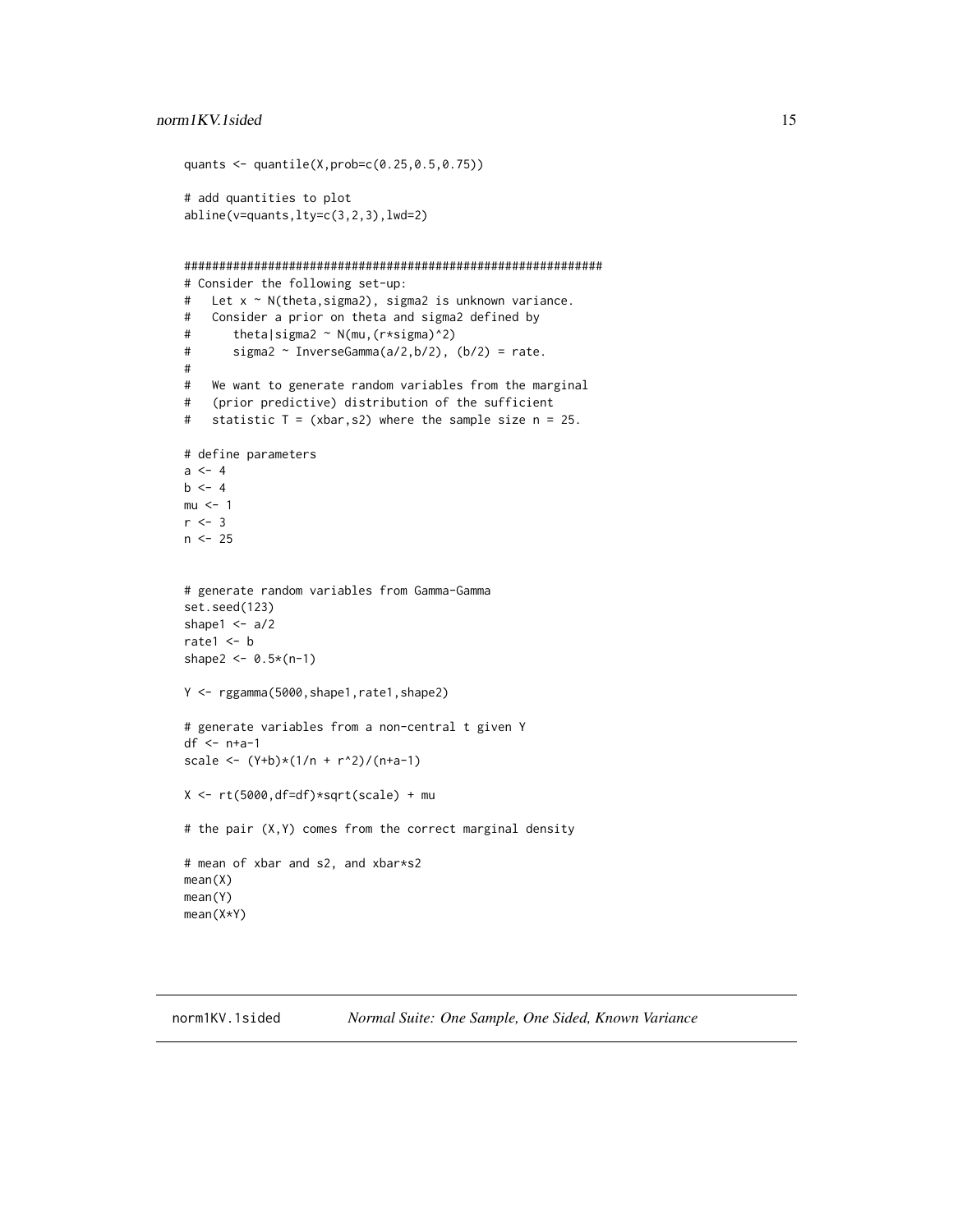#### <span id="page-15-0"></span>Description

Generates the suite of functions related to the one sample normal experiment with a one-sided alternative hypothesis of interest when the variance is known.

#### Usage

norm1KV.1sided(sigma, theta0, mu, tau)

#### Arguments

| sigma  | Scalar. The known standard deviation of the population of interest.                                     |
|--------|---------------------------------------------------------------------------------------------------------|
| theta0 | Scalar. The critical value of the mean under the null hypothesis: theta $\epsilon$ =theta0.             |
| mu     | Scalar. The mean of the normal prior density on theta. See documentation for<br>dnorm.                  |
| tau    | Scalar. The standard deviation for the normal prior density on theta. See docu-<br>mentation for dnorm. |

#### Details

norm1KV.1sided is used to generate a suite of functions for a one-sample normal experiment with a one-sided alternative hypothesis when the variance is known. That is, when

$$
X \sim Normal(\theta, \sigma^2)
$$

$$
H_0: \theta \le \theta_0 \quad vs. \quad H_1: \theta > \theta_0
$$

using the following prior on theta

$$
\pi(\theta) = Normal(\mu, \tau^2)
$$

where Normal(mu,tau2) is Normal density with mean mu and variance tau2.

The functions that are generated are useful in examining the prior and posterior densities of the parameter theta, as well as constructing the Bayes Factor and determining the sample size via an average error based approach.

The arguments of norm1KV.1sided are passed to each of the additional functions upon their creation as default values. That is, if mu is set to 1 in the call to norm1KV.1sided, each of the functions returned will have the defaualt value of 1 for mu. If an argument is not specified in the call to norm1KV.1sided, then it remains a required parameter in all functions created.

#### Value

norm1KV.1sided returns a list of 4 functions:

logm Returns a list of three vectors: the log marginal density under the null hypothesis (logm0), the log marginal density under the alternative hypothesis (logm1), the log marginal density (logm). Each are evaluated at the observed data provided. The function takes the following usage:

logm(xbar, n, sigma, theta0, mu, tau)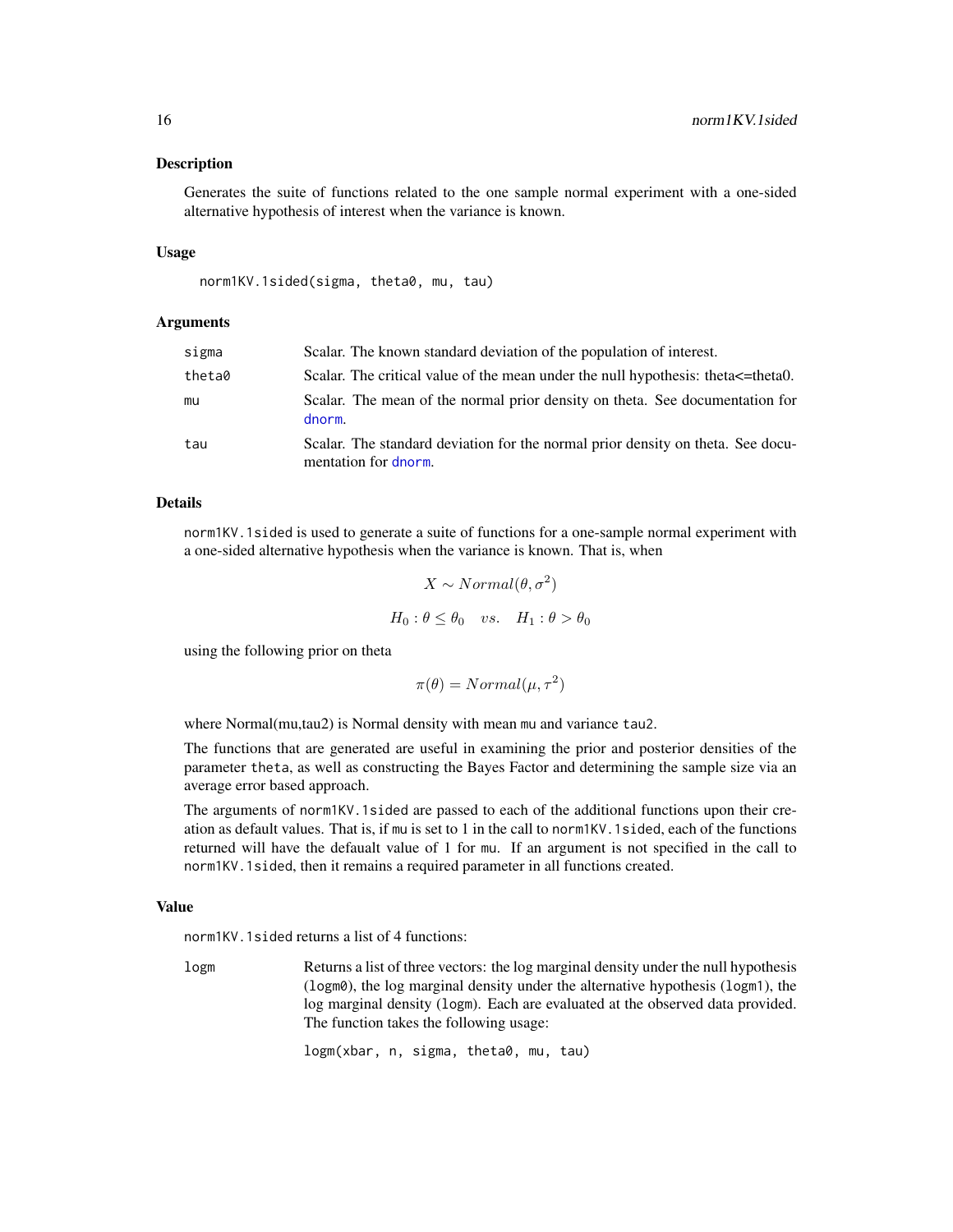<span id="page-16-0"></span>

|       | • xbar: Vector. Observed sample mean from the experiment.                                                                                                            |
|-------|----------------------------------------------------------------------------------------------------------------------------------------------------------------------|
|       | • n: Scalar. Sample Size.                                                                                                                                            |
|       | • Remaining parameters described above for norm IKV. 1 sided.                                                                                                        |
| logbf | Returns a vector. The value of the log Bayes Factor given the observed data<br>provided and the prior parameters specified. The function has the following<br>usage: |
|       | logbf(xbar, n, sigma, theta0, mu, tau)                                                                                                                               |
|       | See logm above for details on the parameters of the function.                                                                                                        |
| prior | Returns a vector. The value of the prior density. The function has the following<br>usage:                                                                           |
|       | prior(theta, mu, tau)                                                                                                                                                |
|       | • the ta: Vector. The quantiles at which to evaluate the prior.<br>• Remaining parameters described above for norm1KV.1sided.                                        |
| post  | Returns a vector. The value of the posterior density. The function has the fol-<br>lowing usage:                                                                     |
|       | post(theta, xbar, n, sigma, mu, tau)                                                                                                                                 |
|       | • theta: Vector. The quantiles at which to evaluate the prior.                                                                                                       |
|       | • xbar: Vector. Observed sample mean from the experiment.                                                                                                            |
|       | • n: Scalar. Sample Size.                                                                                                                                            |
|       | • Remaining parameters described above for norm IKV. 1 sided.                                                                                                        |

#### See Also

[binom1.1sided](#page-2-1),[binom1.2sided](#page-5-1), [binom2.1sided](#page-7-1),[binom2.2sided](#page-10-1), [norm1KV.2sided](#page-17-1),[norm2KV.2sided](#page-22-1) [norm1UV.2sided](#page-19-1),[ssd](#page-26-1),[BAEssd](#page-1-1)

```
############################################################
# Generate the suite of functions for a one-sample normal
# with a one-sided test. Consider the hypothesis
# H0: theta<=0 vs. H1: theta>0
#
# with a normal prior for theta with prior mean 2 and
# prior standard deviation 1. The known standard
# deviation for the population is 5.
# generate suite
f5 <- norm1KV.1sided(sigma=5,theta0=0,mu=2,tau=1)
# attach suite
attach(f5)
# plot the prior and posterior density when the observed data is
# n = 30, xbar = 1.
mus < - seq(-5, 5, 0.01)
```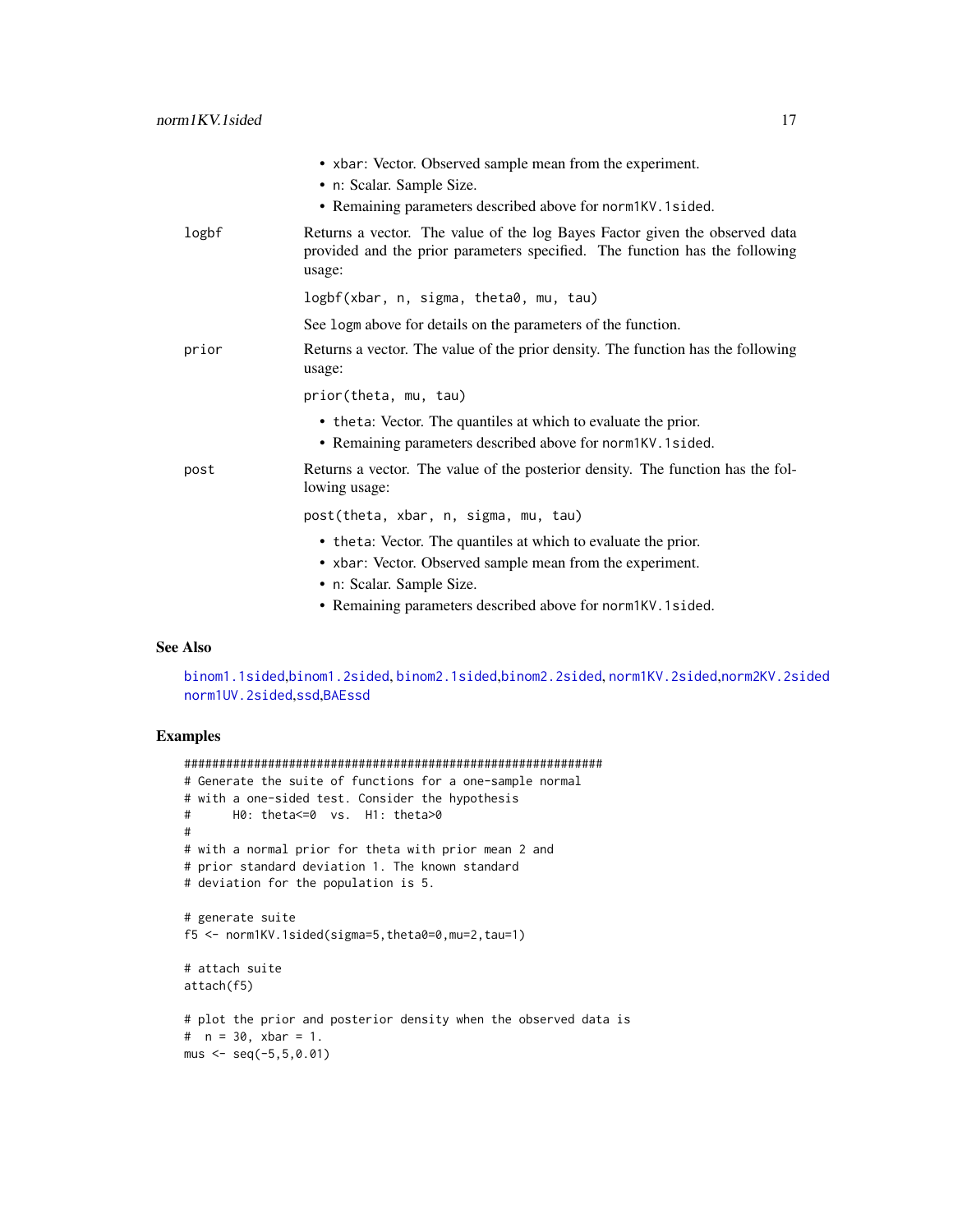```
mu1 <- prior(mus)
mu2 <- post(mus,xbar=1,n=30)
plot(c(mu1,mu2)~rep(mus,2),type="n",ylab="Density",xlab="mu",main="")
lines(mu1~mus,lty=1,lwd=2)
lines(mu2~mus,lty=2,lwd=2)
# perform sample size calculation with TE bound of 0.25 and weight 0.5
ssd.norm1KV(alpha=0.25,w=0.5,logm=logm)
# detain suite
detach(f5)
```
<span id="page-17-1"></span>norm1KV.2sided *Normal Suite: One Sample, Two Sided, Known Variance*

# Description

Generates the suite of functions related to the one sample normal experiment with a two-sided alternative hypothesis of interest when the variance is known.

#### Usage

norm1KV.2sided(sigma, theta0, prob, mu, tau)

#### Arguments

| sigma  | Scalar. The known standard deviation of the population of interest.                                                                    |
|--------|----------------------------------------------------------------------------------------------------------------------------------------|
| theta0 | Scalar. The critical value of the mean under the null hypothesis: theta==theta0.                                                       |
| prob   | Scalar. The prior probability of the null hypothesis. Must be a value between 0<br>and $1$ .                                           |
| mu     | Scalar. The mean of the normal prior density on theta under the alternative<br>hypothesis. See documentation for dnorm.                |
| tau    | Scalar. The standard deviation for the normal prior density on theta under the<br>alternative hypothesis. See documentation for dnorm. |

#### Details

norm1KV.2sided is used to generate a suite of functions for a one-sample normal experiment with a two-sided alternative hypothesis when the variance is known. That is, when

$$
X \sim Normal(\theta, \sigma^2)
$$
  

$$
H_0: \theta = \theta_0 \quad vs. \quad H_1: \theta \neq \theta_0
$$

using the following prior on theta

$$
\pi(\theta) = u * I(\theta = \theta_0) + (1 - u) * I(\theta \neq \theta_0) Normal(\mu, \tau^2)
$$

<span id="page-17-0"></span>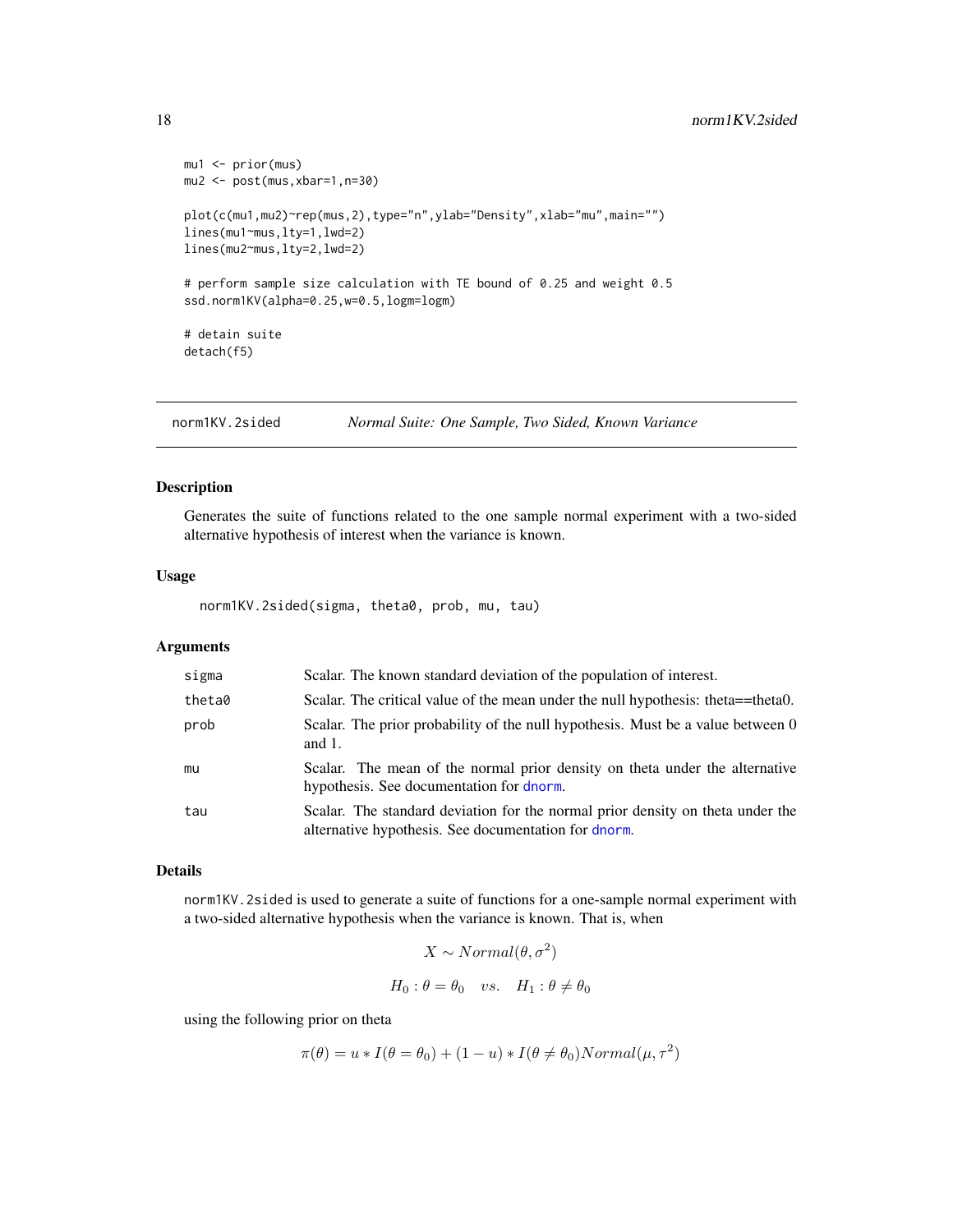#### norm1KV.2sided 19

where Normal(mu,tau2) is Normal density with mean mu and variance tau2 and u is the prior probability of the null hypothesis (prob).

The functions that are generated are useful in examining the prior and posterior densities of the parameter theta, as well as constructing the Bayes Factor and determining the sample size via an average error based approach.

The arguments of norm1KV.2sided are passed to each of the additional functions upon their creation as default values. That is, if mu is set to 1 in the call to norm1KV.2sided, each of the functions returned will have the defaualt value of 1 for mu. If an argument is not specified in the call to norm1KV.2sided, then it remains a required parameter in all functions created.

#### Value

norm1KV.2sided returns a list of 5 functions:

| logm               | Returns a list of three vectors: the log marginal density under the null hypothesis<br>(logm0), the log marginal density under the alternative hypothesis (logm1), the<br>log marginal density (logm). Each are evaluated at the observed data provided.<br>The function takes the following usage: |
|--------------------|-----------------------------------------------------------------------------------------------------------------------------------------------------------------------------------------------------------------------------------------------------------------------------------------------------|
|                    | logm(xbar, n, sigma, theta0, prob, mu, tau)                                                                                                                                                                                                                                                         |
|                    | • xbar: Vector. Observed sample mean from the experiment.<br>• n: Scalar. Sample Size.<br>• Remaining parameters described above for norm1KV.2sided.                                                                                                                                                |
| logbf              | Returns a vector. The value of the log Bayes Factor given the observed data<br>provided and the prior parameters specified. The function has the following<br>usage:                                                                                                                                |
|                    | logbf(xbar, n, sigma, theta0, prob, mu, tau)                                                                                                                                                                                                                                                        |
|                    | See logm above for details on the parameters of the function.                                                                                                                                                                                                                                       |
| prior              | Returns a vector. The value of the prior density. The function has the following<br>usage:                                                                                                                                                                                                          |
|                    | prior(theta, theta0, prob, mu, tau)                                                                                                                                                                                                                                                                 |
|                    | • theta: Vector. The quantiles at which to evaluate the prior.<br>• Remaining parameters described above for norm1KV.2sided.                                                                                                                                                                        |
| post               | Returns a vector. The value of the posterior density. The function has the fol-<br>lowing usage:                                                                                                                                                                                                    |
|                    | post(theta, xbar, n, sigma, theta0, prob, mu, tau)                                                                                                                                                                                                                                                  |
|                    | • theta: Vector. The quantiles at which to evaluate the prior.                                                                                                                                                                                                                                      |
|                    | • xbar: Vector. Observed sample mean from the experiment.                                                                                                                                                                                                                                           |
|                    | • n: Scalar. Sample Size.                                                                                                                                                                                                                                                                           |
| ssd.norm1KV.2sided | • Remaining parameters described above for norm1KV. 2sided.                                                                                                                                                                                                                                         |
|                    | Sample size calculations for this particular set-up. The function has the follow-<br>ing usage:                                                                                                                                                                                                     |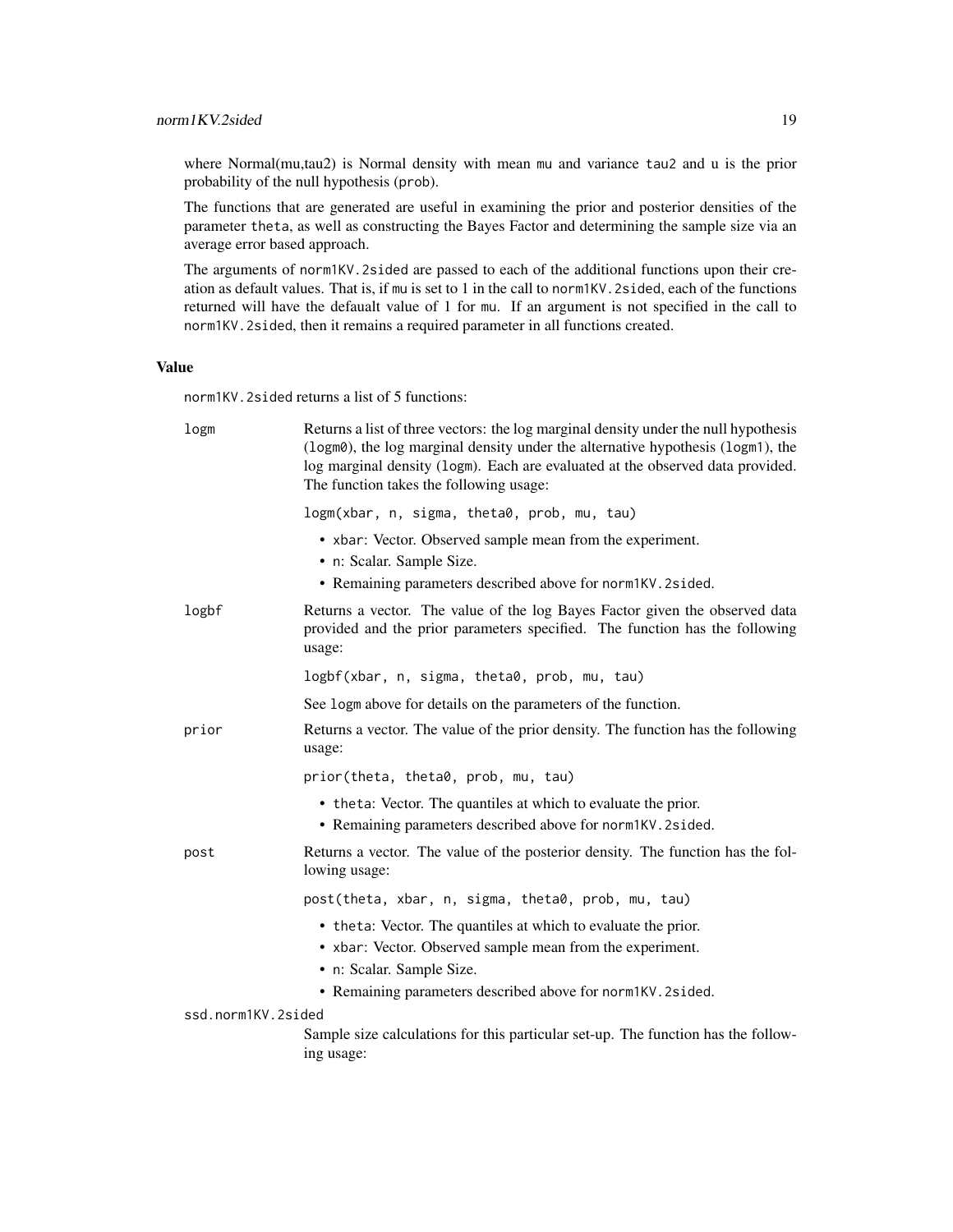<span id="page-19-0"></span>ssd.norm1KV.2sided(alpha, w, sigma, theta0, prob, mu, tau,  $min = 2$ ,  $max = 1000$ ,  $all = FALSE$ )

See [ssd](#page-26-1) for more details. The suite-specific parameters are described above for norm1KV.2sided.

# See Also

[binom1.1sided](#page-2-1),[binom1.2sided](#page-5-1), [binom2.1sided](#page-7-1),[binom2.2sided](#page-10-1), [norm1KV.1sided](#page-14-1),[norm2KV.2sided](#page-22-1) [norm1UV.2sided](#page-19-1),[ssd](#page-26-1),[BAEssd](#page-1-1)

```
############################################################
# Generate the suite of functions for a one-sample normal
# with a two-sided test. Consider the hypothesis
# H0: theta==0 vs. H1: theta!=0
#
# with a normal prior for theta with prior mean 2 and
# prior standard deviation 1. The known standard
# deviation for the population is 5. The prior proability
# of the null hypothesis is set to 0.5.
# generate suite
f6 <- norm1KV.2sided(sigma=5,theta0=0,prob=0.5,mu=2,tau=1)
# attach suite
attach(f6)
# plot the prior and posterior density when the observed data is
# n = 30, xbar = 1.
mus < - seq(-5, 5, 0.01)mu1 <- prior(mus)
mu2 <- post(mus,xbar=1,n=30)
plot(c(mu1,mu2)~rep(mus,2),type="n",ylab="Density",xlab="mu",main="")
lines(mu1~mus,lty=1,lwd=2)
lines(mu2~mus,lty=2,lwd=2)
# perform sample size calculation with TE bound of 0.25 and weight 0.5
# using both the example-specific function as well as the general.
ssd.norm1KV(alpha=0.25,w=0.5,logm=logm)
ssd.norm1KV.2sided(alpha=0.25,w=0.5)
# detain suite
detach(f6)
```
<span id="page-19-1"></span>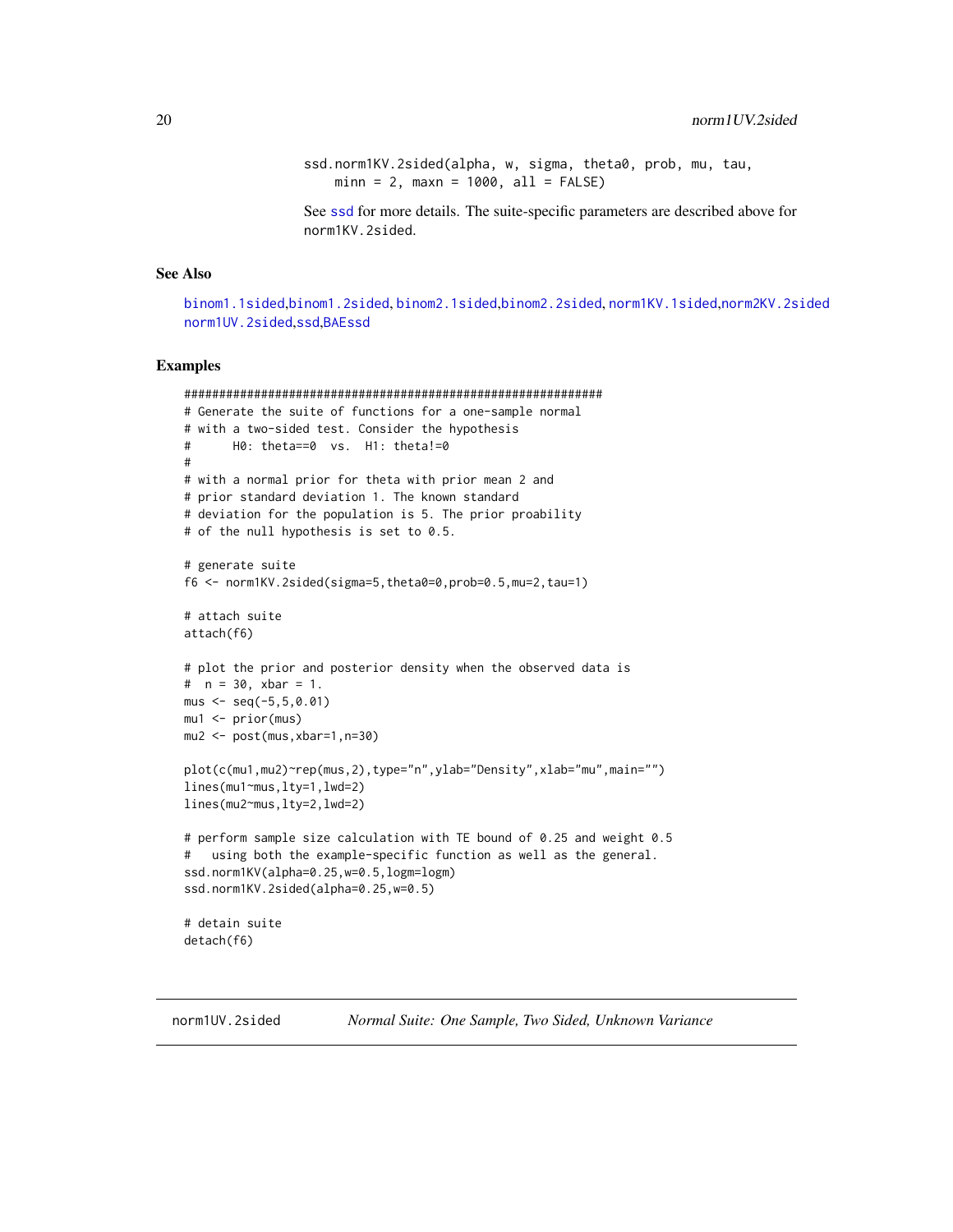#### <span id="page-20-0"></span>Description

Generates the suite of functions related to the one sample normal experiment with a two-sided alternative hypothesis of interest when the variance is unknown.

#### Usage

norm1UV.2sided(theta0, prob, mu, scale, shape, rate)

#### Arguments

| theta0 | Scalar. The critical value of the mean under the null hypothesis: theta==theta0.                                                                                                                            |
|--------|-------------------------------------------------------------------------------------------------------------------------------------------------------------------------------------------------------------|
| prob   | Scalar. The prior probability of the null hypothesis. Must be a value between 0<br>and $1$ .                                                                                                                |
| mu     | Scalar. The mean of the normal prior density on theta under the alternative<br>hypothesis. See documentation for dnorm.                                                                                     |
| scale  | Scalar. Used to determine the standard deviation for the normal prior density<br>on theta under the alternative hypothesis. The standard deviation is equal to<br>scale*sigma. See documentation for dnorm. |
| shape  | Scalar. The shape parameter for the gamma prior on the inverse of the unknown<br>standard deviation sigma2. See documenation for dgamma.                                                                    |
| rate   | Scalar. The rate parameter for the gamma prior on the inverse of the unknown<br>standard deviation sigma2. See documentation for dgamma.                                                                    |

#### Details

norm1UV.2sided is used to generate a suite of functions for a one-sample normal experiment with a two-sided alternative hypothesis when the variance is unknown. That is, when

$$
X \sim Normal(\theta, \sigma^2)
$$
  

$$
H_0: \theta = \theta_0 \quad vs. \quad H_1: \theta \neq \theta_0
$$

using the following prior on theta and sigma2

$$
\pi(\theta|\sigma^2) = u * I(\theta = \theta_0) + (1 - u) * I(\theta \neq \theta_0) Normal(\mu, (scale\sigma)^2)
$$

$$
\pi(\sigma^2) = InverseGamma(shape, rate)
$$

where Normal(mu,tau2) is Normal density with mean mu and variance tau2 and u is the prior probability of the null hypothesis (prob).

The functions that are generated are useful in examining the prior and posterior densities of the parameters theta and sigma2, as well as constructing the Bayes Factor and determining the sample size via an average error based approach.

The arguments of norm1UV.2sided are passed to each of the additional functions upon their creation as default values. That is, if mu is set to 1 in the call to norm1UV.2sided, each of the functions returned will have the defaualt value of 1 for mu. If an argument is not specified in the call to norm1UV.2sided, then it remains a required parameter in all functions created.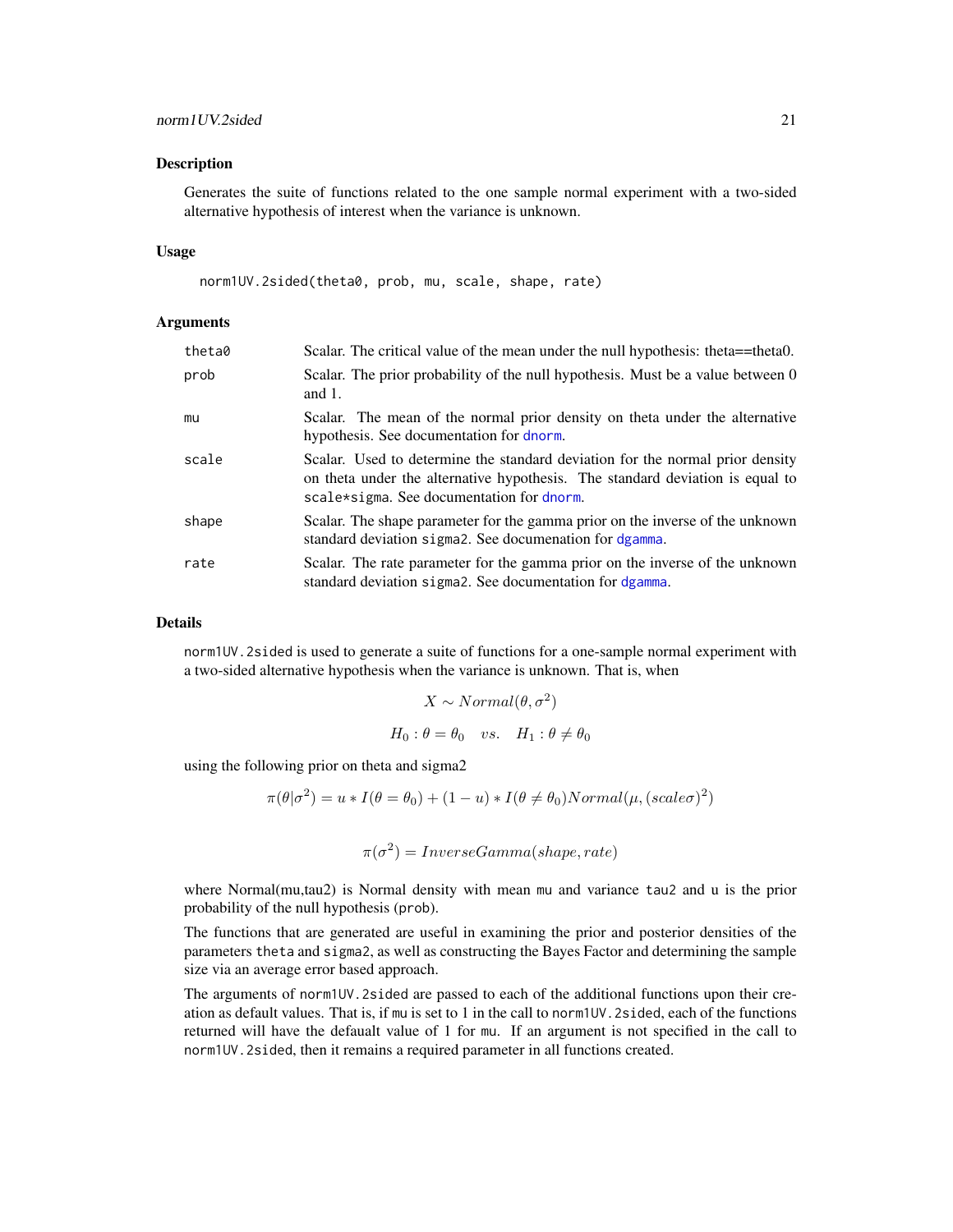# <span id="page-21-0"></span>Value

norm1UV.2sided returns a list of 5 functions:

| logm               | Returns a list of three vectors: the log marginal density under the null hypothesis<br>(logm0), the log marginal density under the alternative hypothesis (logm1), the<br>log marginal density (logm). Each are evaluated at the observed data provided.<br>The function takes the following usage:   |
|--------------------|-------------------------------------------------------------------------------------------------------------------------------------------------------------------------------------------------------------------------------------------------------------------------------------------------------|
|                    | logm(xbar, s2, n, theta0, prob, mu, scale, shape, rate)                                                                                                                                                                                                                                               |
|                    | • xbar: Vector. Observed sample mean from the experiment.<br>• s2: Vector. Observed sample standard deviation from the experiment.<br>· n: Scalar. Sample size.<br>• Remaining parameters described above for norm1UV.2sided.                                                                         |
| logbf              | Returns a vector. The value of the log Bayes Factor given the observed data<br>provided and the prior parameters specified. The function has the following<br>usage:                                                                                                                                  |
|                    | logbf(xbar, s2, n, theta0, prob, mu, scale, shape, rate)                                                                                                                                                                                                                                              |
|                    | For details on the arguments, see logm above.                                                                                                                                                                                                                                                         |
| prior              | Returns a vector. The value of the prior density. The function has the following<br>usage:                                                                                                                                                                                                            |
|                    | prior(theta, sigma2, theta0, prob, mu, scale, shape, rate)<br>• theta: Vector. The quantiles of the mean at which to evaluate the prior.<br>• sigma2: Vector. The quantiles of the standard deviation at which to evaluate<br>the prior.<br>• Remaining parameters described above for norm1UV.2sided |
| post               | Returns a vector. The value of the posterior density. The function has the fol-<br>lowing usage:                                                                                                                                                                                                      |
|                    | post(theta, sigma2, xbar, s2, n, theta0, prob, mu, scale,<br>shape, rate)                                                                                                                                                                                                                             |
|                    | • theta: Vector. The quantiles of the mean at which to evaluate the posterior.<br>• sigma2: Vector. The quantiles of the standard deviation at which to evaluate<br>the psterior.                                                                                                                     |
|                    | • xbar: Vector. Observed sample mean from the experiment.<br>• s2: Vector. Observed sample standard deviation from the experiment.<br>• n: Scalar. Sample size.<br>• Remaining parameters described above for norm1UV.2sided                                                                          |
| ssd.norm1UV.2sided |                                                                                                                                                                                                                                                                                                       |
|                    | Sample size calculations for this particular set-up. The function has the follow-<br>ing usage:                                                                                                                                                                                                       |
|                    | ssd.norm1UV.2sided(alpha, w, theta0, prob, mu, scale, shape,<br>rate, $m = 2500$ , minn = 3, maxn = 1000, all = FALSE)                                                                                                                                                                                |
|                    | See ssd for more details. The suite-specific parameters are described above for<br>norm1UV.2sided. Note that this example will not work with ssd.norm1KV.                                                                                                                                             |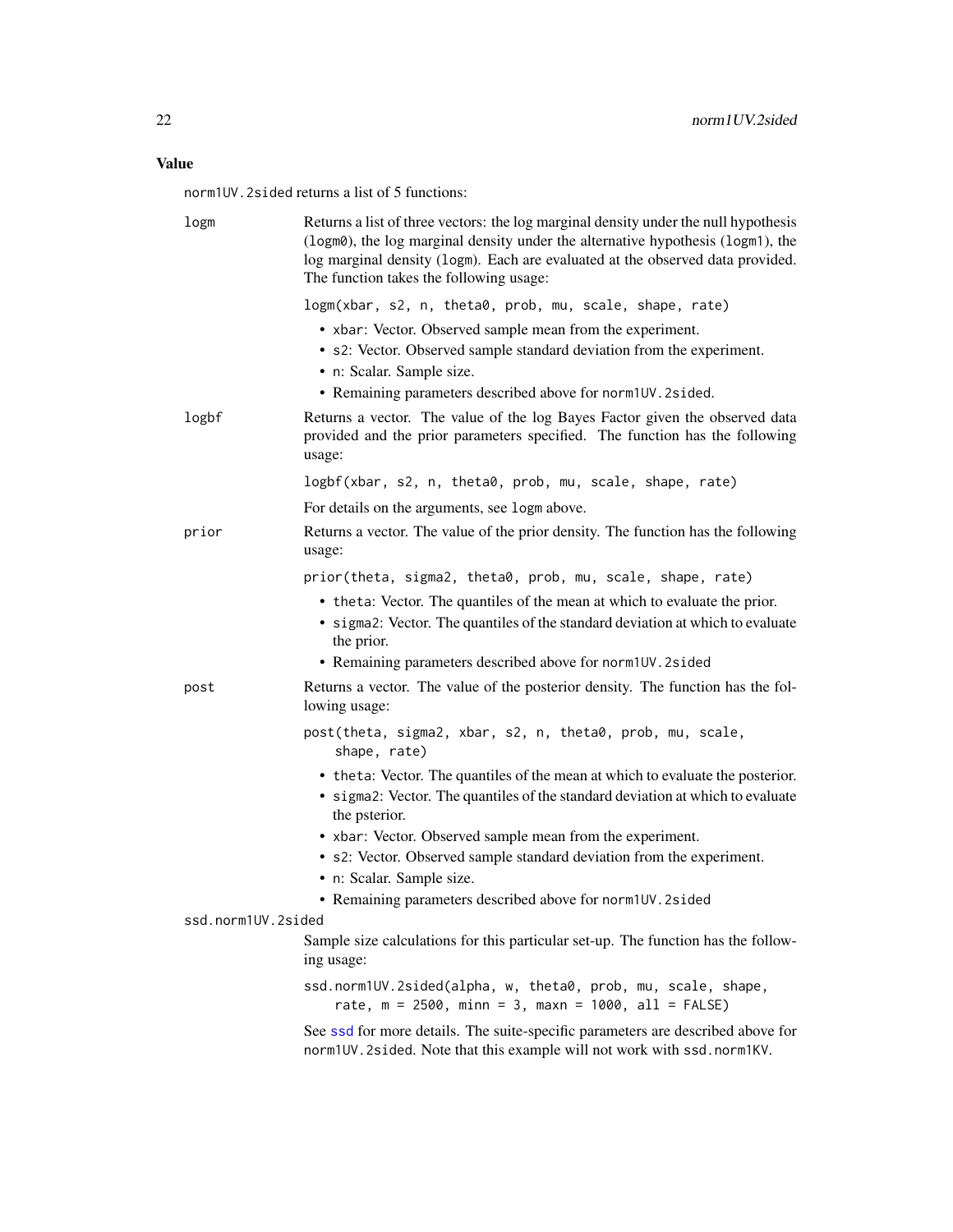### <span id="page-22-0"></span>norm2KV.2sided 23

# See Also

[binom1.1sided](#page-2-1),[binom1.2sided](#page-5-1), [binom2.1sided](#page-7-1),[binom2.2sided](#page-10-1), [norm1KV.1sided](#page-14-1),[norm1KV.2sided](#page-17-1), [norm2KV.2sided](#page-22-1),[ssd](#page-26-1),[BAEssd](#page-1-1)

#### Examples

```
############################################################
# Generate the suite of functions for a one-sample normal
# with a two-sided test. Consider the hypothesis
# H0: theta==0 vs. H1: theta!=0
#
# with a normal prior for theta with prior mean 2 and
# scale of 1/3 for the standard deviation. The prior proability
# of the null hypothesis is set to 0.5. The prior density
# on sigma2 is taken to be InverseGamma with parameters
# 11 and 30 for the shape and rate.
# generate suite
f8 <- norm1UV.2sided(theta0=0,prob=0.5,mu=2,scale=(1/3),shape=11,rate=30)
# attach suite
attach(f8)
# calculate the Bayes Factor for the following observed data
# n = 30, xbar = 1, s2 = 2
logbf(xbar=1,s2=2,n=30)
# perform sample size calculation with TE bound of 0.25 and weight 0.5
ssd.norm1UV.2sided(alpha=0.25,w=0.5)
# detain suite
detach(f8)
```
<span id="page-22-1"></span>norm2KV.2sided *Normal Suite: Two Sample, Two Sided, Known Variance*

#### Description

Generates the suite of functions related to the two sample normal experiment with a two-sided alternative hypothesis of interest when the variance is known.

#### Usage

norm2KV.2sided(sigma, prob, mu0, tau0, mu1, tau1, mu2, tau2)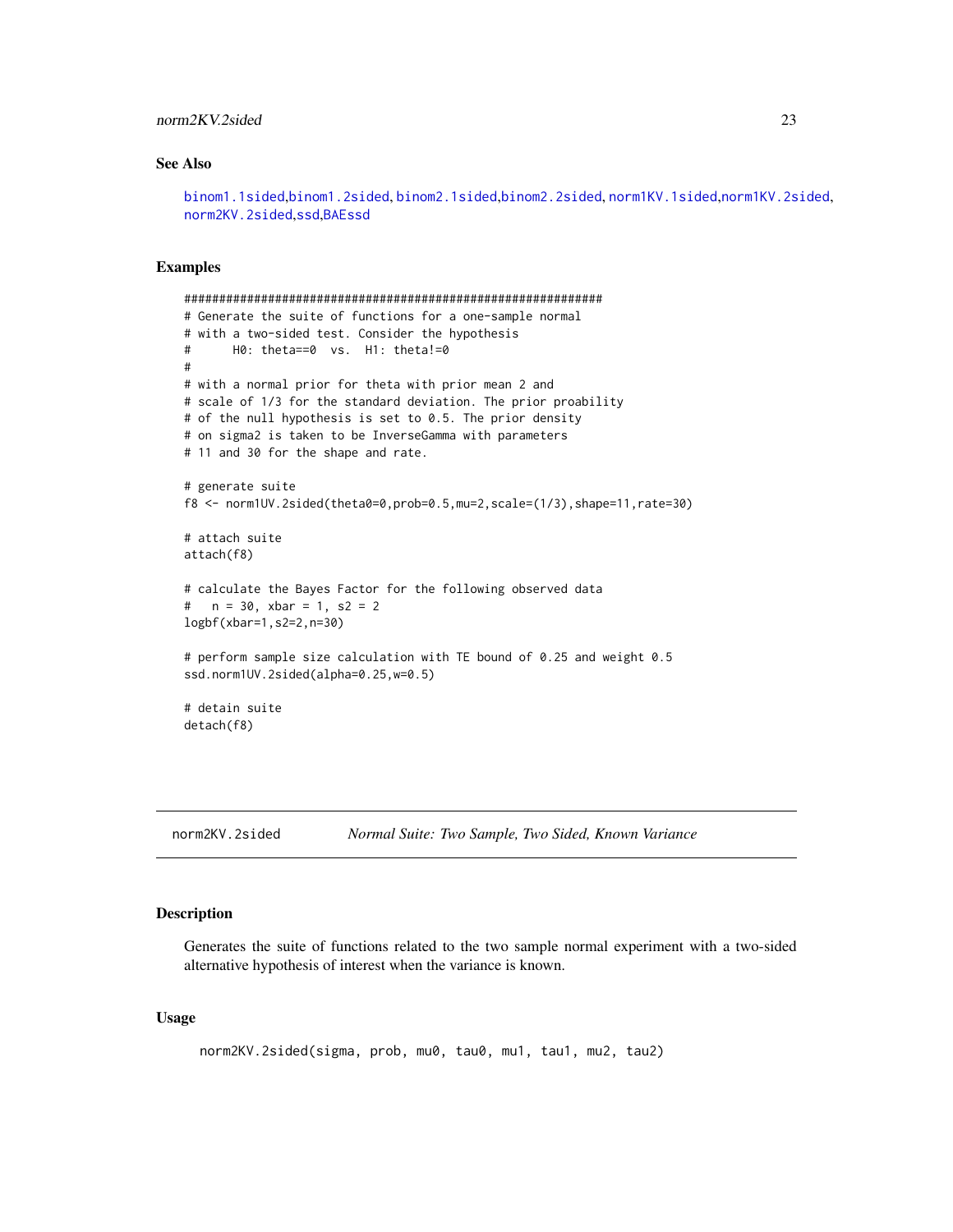#### <span id="page-23-0"></span>Arguments

| sigma | Scalar. The known standard deviation of the population.                                                                                           |
|-------|---------------------------------------------------------------------------------------------------------------------------------------------------|
| prob  | Scalar. The prior probability of the null hypothesis. Must be a value between 0<br>and $1$ .                                                      |
| mu0   | Scalar. The mean of the normal prior density on theta under the null hypothesis.<br>See documentation for dnorm.                                  |
| tau0  | Scalar. The standard deviation of the normal prior density on theta under the<br>null hypothesis. See documentation for dnorm.                    |
| mu1   | Scalar. The mean of the normal prior density on mean for sample 1 under the<br>alternative hypothesis. See documentation for dnorm.               |
| tau1  | Scalar. The standard deviation of the normal prior density on mean for sample<br>1 under the alternative hypothesis. See documentation for dnorm. |
| mu2   | Scalar. The mean of the normal prior density on mean for sample 2 under the<br>alternative hypothesis. See documentation for dnorm.               |
| tau2  | Scalar. The standard deviation of the normal prior density on mean for sample<br>2 under the alternative hypothesis. See documentation for dnorm. |

#### Details

norm2KV.2sided is used to generate a suite of functions for a two-sample normal experiment with a two-sided alternative hypothesis when the variance is known and the samples are independent. That is, when

$$
X_j \sim Normal(\theta_j, \sigma^2)
$$
  

$$
H_0: \theta_1 = \theta_2 \quad vs. \quad H_1: \theta_1 \neq \theta_2
$$

using the following prior on theta[1] and theta[2]

$$
\pi(\theta) = u * I(\theta_1 = \theta_2) Normal(\mu_0, \tau_0^2) + (1 - u) * I(\theta_1 \neq \theta_2) Normal(\mu_1, \tau_1^2) Normal(\mu_2, \tau_2^2)
$$

where Normal(mu,tau^2) is Normal density with mean mu and variance tau^2 and u is the prior probability of the null hypothesis (prob).

The functions that are generated are useful in examining the prior and posterior densities of the parameter theta, as well as constructing the Bayes Factor and determining the sample size via an average error based approach.

The arguments of norm2KV.2sided are passed to each of the additional functions upon their creation as default values. That is, if mu0 is set to 1 in the call to norm2KVV.2sided, each of the functions returned will have the defaualt value of 1 for mu0. If an argument is not specified in the call to norm2KV.2sided, then it remains a required parameter in all functions created.

#### Value

norm2KV.2sided returns a list of 5 functions:

logm Returns a list of three vectors: the log marginal density under the null hypothesis (logm0), the log marginal density under the alternative hypothesis (logm1), the log marginal density (logm). Each are evaluated at the observed data provided. The function takes the following usage: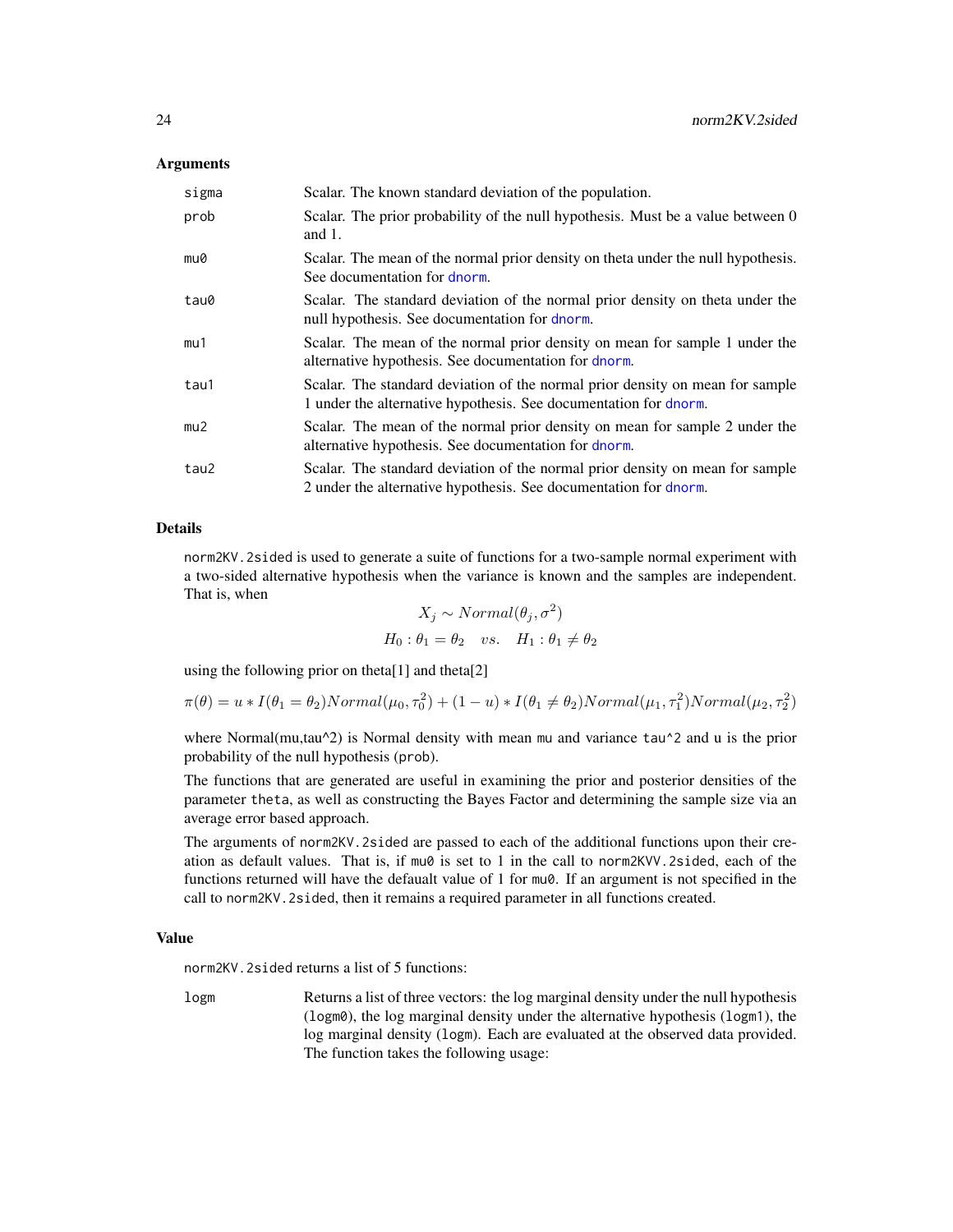<span id="page-24-0"></span>logm(xbar, n, sigma, prob, mu0, tau0, mu1, tau1, mu2, tau2) • xbar: Matrix with 2 columns. Each column represents the sample mean for each of the two samples. • n: Scalar. The sample size. • Remaining parameters are described above for norm2KV.2sided. logbf Returns a vector. The value of the log Bayes Factor given the observed data provided and the prior parameters specified. The function has the following usage: logbf(xbar, n, sigma, prob, mu0, tau0, mu1, tau1, mu2, tau2) For details on the arguments, see logm above. prior Returns a vector. The value of the prior density. The function takes the following usage: prior(theta, prob, mu0, tau0, mu1, tau1, mu2, tau2) • theta: Vector. The quantiles at which to evaluate the prior. • Remaining paramters are described above for norm2KV.2sided. post Returns a vector. The value of the posterior density. The function takes the following usage: post(theta, xbar, n, sigma, prob, mu0, tau0, mu1, tau1, mu2, tau2) • theta: Vector. The quantiles at which to evaluate the posterior. • xbar: Vector of length 2. Each element represents the sample mean for each of the two samples, respectively. • n: Scalar. The sample size. • Remaining paramters are described above for norm2KV.2sided. ssd.norm2KV.2sided Sample size calculations for this particular set-up. The function has the following usage: ssd.norm2KV.2sided(alpha, w, sigma, prob, mu0, tau0, mu1, tau1, mu2, tau2,  $m = 2500$ , minn = 2, maxn = 1000, all = FALSE) See [ssd](#page-26-1) for more details. The suite-specific parameters are described above for norm2KV.2sided.

#### See Also

[binom1.1sided](#page-2-1),[binom1.2sided](#page-5-1), [binom2.1sided](#page-7-1),[binom2.2sided](#page-10-1), [norm1KV.1sided](#page-14-1),[norm1KV.2sided](#page-17-1), [norm1UV.2sided](#page-19-1),[ssd](#page-26-1),[BAEssd](#page-1-1)

```
############################################################
# Generate the suite of functions for a two-sample normal
# with a two-sided test. Consider the hypothesis
# H0: theta[1]==theta[2] vs. H1: theta[1]!=theta[2]
```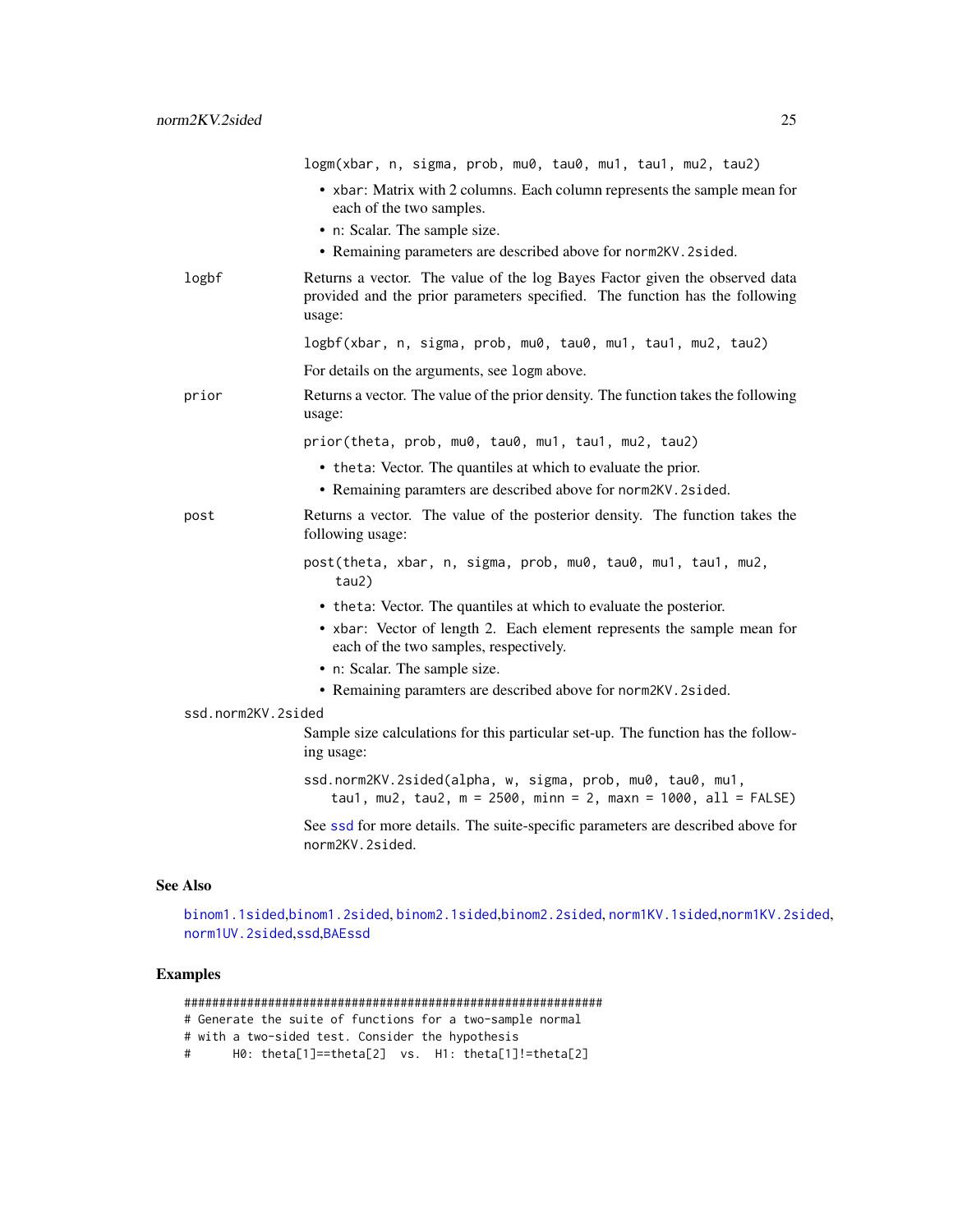```
#
# with a known variance of 3.
# generate suite
f7 <- norm2KV.2sided(sigma=3,prob=0.5,mu0=0,tau0=1,mu1=2,tau1=1,mu2=2,tau2=1)
# attach suite
attach(f7)
# calculate the Bayes Factor for the following observed data
# n = 30, xbar[1] = -1, xbar[2] = 1
logbf(xbar=matrix(c(-1,1),nrow=1,ncol=2),n=30)
# perform sample size calculation with TE bound of 0.5 and weight 0.9
# - due to a need for a Monte Carlo implementation of this procedure, this
# problem can take significantly longer to solve, compared to other examples.
# Thus, for this example, a large error bound and weight were chosen to
# decrease computation time while illustrating the function.
ssd.norm2KV.2sided(alpha=0.5,w=0.9)
# detain suite
detach(f7)
```
<span id="page-25-1"></span>plot.BAEssd *Plotting Average Errors*

#### Description

Create plots of various average errors as a function of the sample size calculated via the Bayesian Average Error based approach.

#### Usage

```
## S3 method for class 'BAEssd'
plot(x, y = "TE", alpha.linalg = TRUE, type = "l",xlab = "Sample Size (n)", ylab = NULL, main = NULL, ...)
```
#### Arguments

| $\mathsf{x}$           | BAEssd object. Result from a Bayesian Average Error based sample size calcu-<br>lation.                                                             |  |
|------------------------|-----------------------------------------------------------------------------------------------------------------------------------------------------|--|
| y                      | Character string. Indicates what type of error should be plotted on the y-axis<br>(default being Total Error). One of "TE", "TWE", "AE1", or "AE2". |  |
| alpha.line             | Boolean. If TRUE, a horizontal line - indicating the bound on Total Error used in<br>determining the sample size - is added to the plot.            |  |
| type, xlab, ylab, main |                                                                                                                                                     |  |
|                        | Character string. See plot. default () for more details.                                                                                            |  |
| $\ddotsc$              | Additional parameters to be passed to plotting functions.                                                                                           |  |

<span id="page-25-0"></span>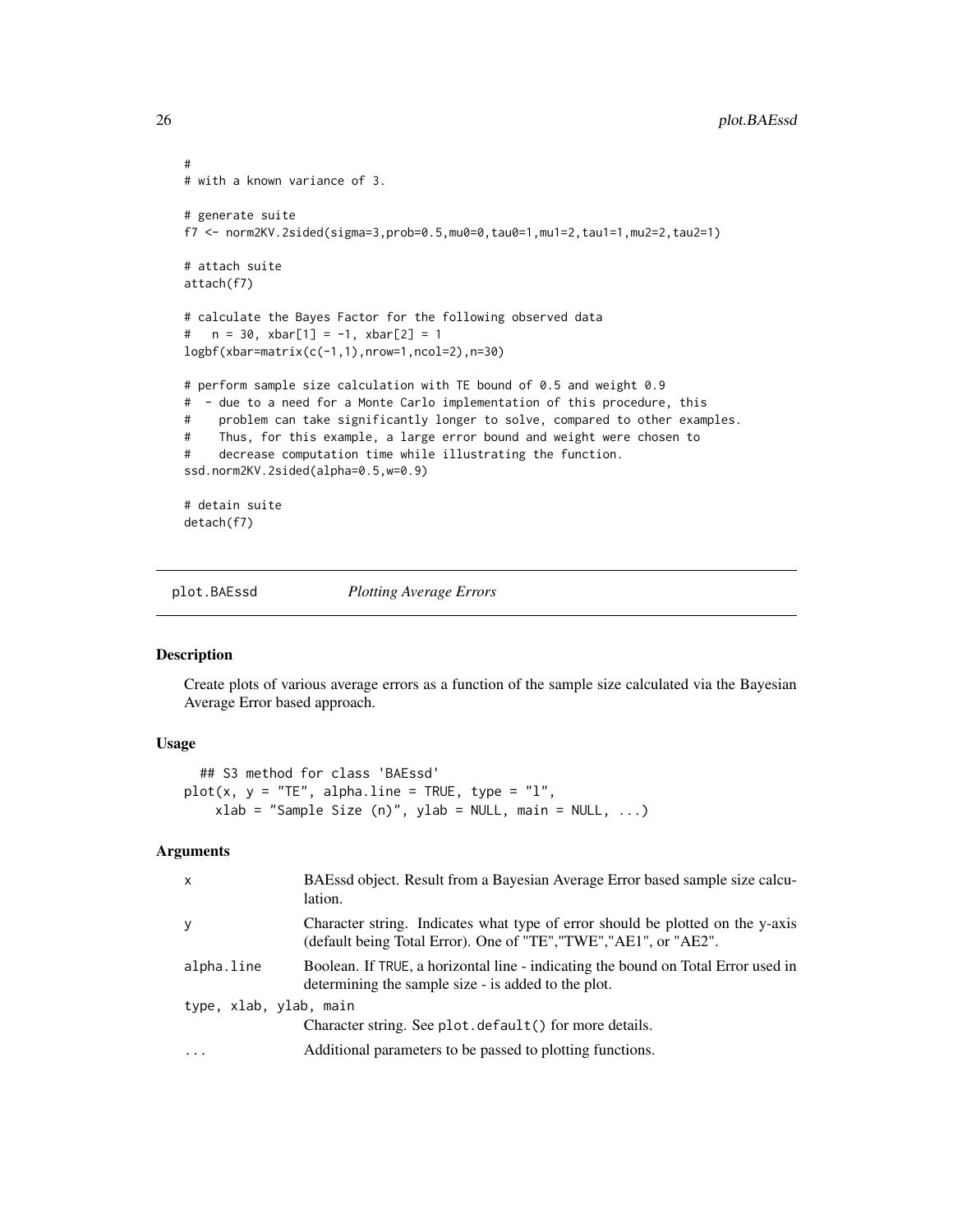#### <span id="page-26-0"></span>ssdFcts 27

#### Details

Each BAEssd object contains a history of the Average Errors for each sample size considered. plot.BAEssd allows for examination of the trend in errors as the sample size changes.

#### See Also

[ssd](#page-26-1), [plot.default](#page-0-0)

# Examples

```
############################################################
# Construct a plot of the Total Error as a function of
# sample size for a one-sample normal experiment with known
# variance.
# load suite of functions
f1 <- norm1KV.2sided(sigma=5,theta0=0,prob=0.5,mu=2,tau=1)
# get TE for many more sample sizes larger than the optimal
attach(f1)
ss1 <- ssd.norm1KV.2sided(alpha=0.25,w=0.5,minn=2,maxn=200,all=TRUE)
ss1
detach(f1)
# create plot of Total Error
plot(ss1)
# create plot of Average Type-I Error
plot(ss1,y="AE1",alpha.line=FALSE)
abline(h=0.05,lty=2)
```
ssdFcts *Sample Size Calculations via Bayesian Average Errors*

#### <span id="page-26-1"></span>Description

A Bayesian average error based approach to sample size determination. These functions compute the required sample size for various designs common to clinical trials. A specified Total Error rate is maintain and more emphasis can be placed on controlling Average Type-I Error or Type-II Error.

#### Usage

```
ssd.binom(alpha, w, logm, minn = 2, maxn = 1000, two.sample = FALSE,
          all = FALSE, ...)ssd.norm1KV(alpha, w, logm, minn = 2, maxn = 1000, all = FALSE, \ldots)
```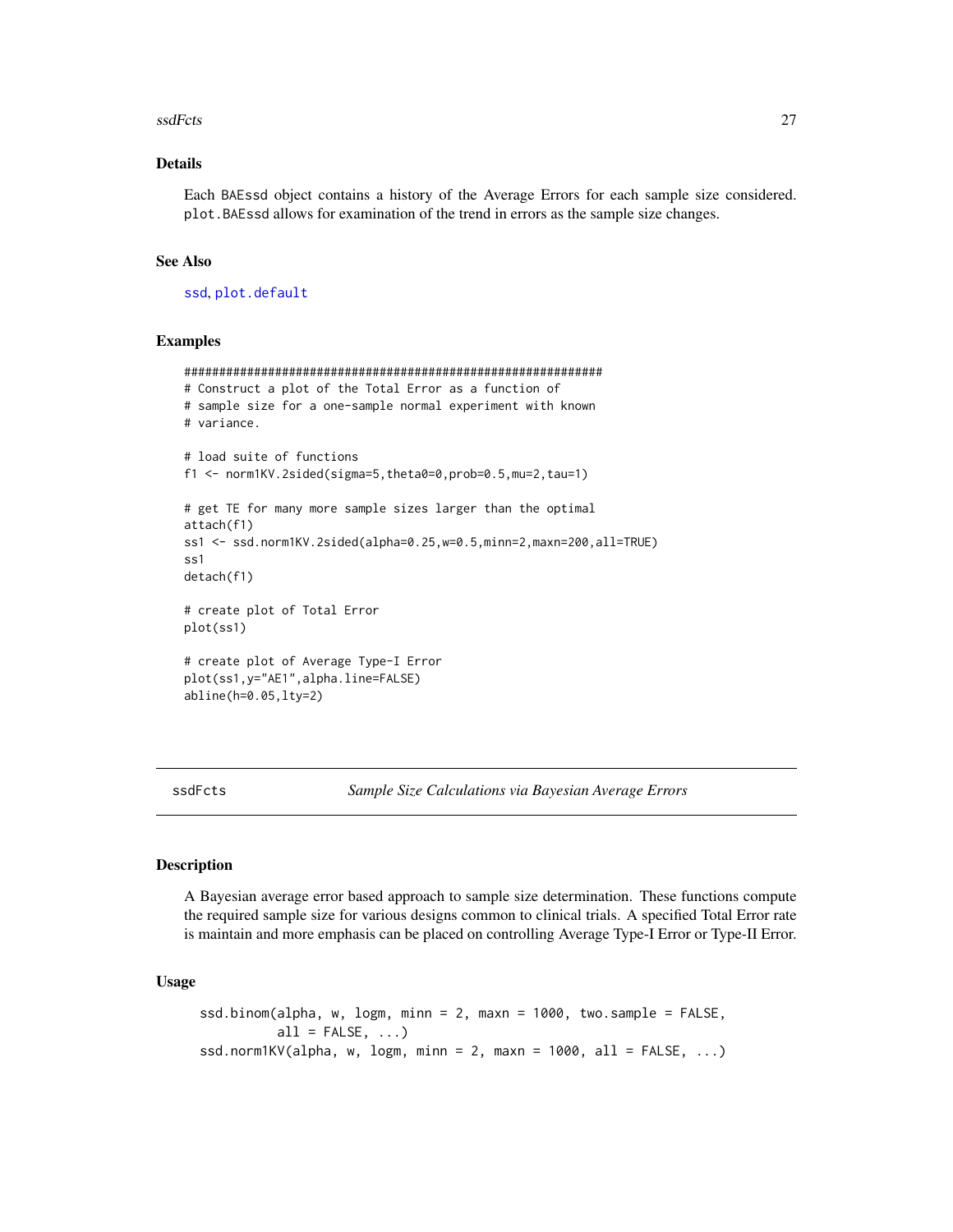#### <span id="page-27-0"></span>**Arguments**

| alpha      | Scalar. The bound to maintain on the Total Error rate. Must be a decimal be-<br>tween $0$ and $1$ .                                                                                                                                                                           |
|------------|-------------------------------------------------------------------------------------------------------------------------------------------------------------------------------------------------------------------------------------------------------------------------------|
| W          | Scalar. The weight to be given to Average Type-I Error. Larger values of w<br>control Type-I error rates more. Must be a decimal between 0 and 1.                                                                                                                             |
| logm       | Function. Computes the log marginal (prior predictive density) under H0 and<br>H1. This function should return a list that contains two components:                                                                                                                           |
|            | vector giving marginal density under H0.<br>logm0                                                                                                                                                                                                                             |
|            | vector giving marginal density under H1.<br>logm1                                                                                                                                                                                                                             |
|            |                                                                                                                                                                                                                                                                               |
|            | The first parameter of this function should be the observed data. See details for<br>necessary form. The second parameter should be the sample size.                                                                                                                          |
| minn, maxn | Scalar. The minimum and maximum sample size to consider.                                                                                                                                                                                                                      |
|            |                                                                                                                                                                                                                                                                               |
| all        | Boolean. If FALSE (default), the function terminates when an acceptable sample<br>size is found or when maxn is reached. If TRUE, the function will only terminate<br>when maxn is reached. This is useful for tracing out the Average Error as a<br>function of sample size. |
| two.sample | Boolean. If FALSE (default), one sample experiment is assumed. If TRUE, two<br>sample experiment is assumed.                                                                                                                                                                  |

#### Details

Sample size calculations are dependent upon the knowledge of the marginal density under each hypothesis. The function logm should provide these densities.

For a one-sample binomial experiment, the first argument of logm should be a vector in which each entry represents a different number of successes out of n independent binary trials. For a two-sample binomial experiment, the first argument of logm should be a matrix, in which each row represents the number of successes for each of the samples out of n indpendent trials. For an example see [binom1.1sided](#page-2-1).

For a one-sample normal experiment with known variance, the first argument shoul be a vector of different sample means. For an example see [norm1KV.1sided](#page-14-1).

In addition, there are a few functions specific to a given situation (or suite); these are

- ssd.norm1KV.2sided(alpha, w, sigma, theta0, prob, mu, tau, minn =  $2$ , maxn =  $1000$ , all =  $FALSE$ )
- ssd.norm2KV.2sided(alpha, w, sigma, prob, mu0, tau0, mu1, tau1, mu2, tau2, m = 2500, minn = 2, maxn = 1000, all = FALSE)
- ssd.norm1UV.2sided(alpha, w, theta0, prob, mu, scale, shape, rate,  $m = 2500$ , minn = 3, maxn = 1000, all = FALSE)

The only parameter unique to these functions is

• m: The number of Monte Carlo replicates to use in computing the average errors.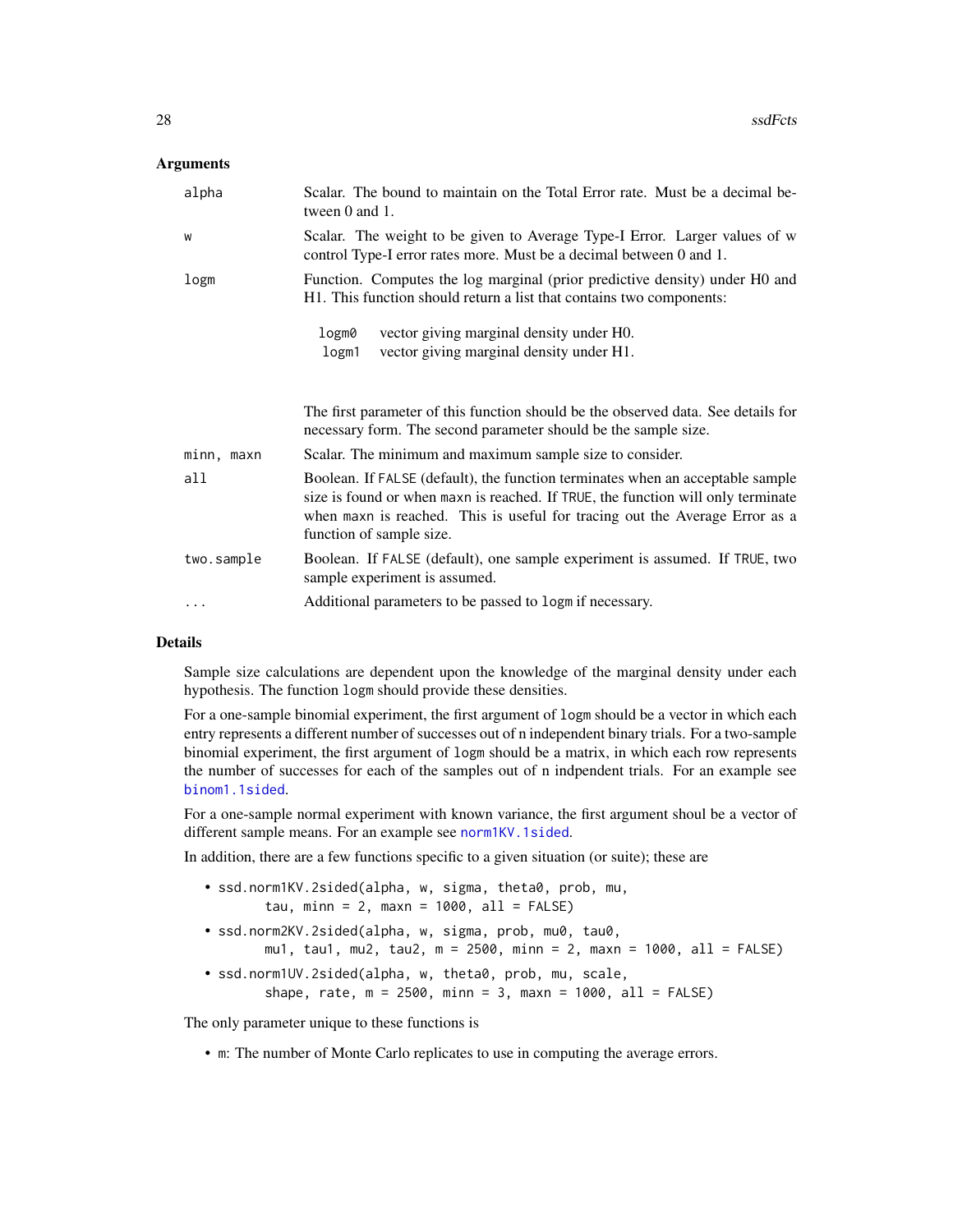#### <span id="page-28-0"></span>ssdFcts 29

The logm function is not required as the function is specific to that suite. Instead, various parameters unique to that suite are required. See the corresponding suite for details.

#### Value

An object of class "BAEssd" which is a list containing the following elements:

| call    | The call to the function.                                                                                                                                                                                                             |
|---------|---------------------------------------------------------------------------------------------------------------------------------------------------------------------------------------------------------------------------------------|
| history | Dataframe. Contains one row for each sample size considered during the func-<br>tion evaluation. Each row records the sample size attempted, the average type-I<br>and type-II errors, the total weighted error, and the total error. |
| n       | Scalar. The chosen sample size with attributes related to the function call and<br>total error.                                                                                                                                       |

#### See Also

[summary.BAEssd](#page-29-1),[plot.BAEssd](#page-25-1), [binom1.1sided](#page-2-1),[binom1.2sided](#page-5-1), [binom2.1sided](#page-7-1),[binom2.2sided](#page-10-1), [norm1KV.1sided](#page-14-1),[norm1KV.2sided](#page-17-1), [norm2KV.2sided](#page-22-1),[norm1UV.2sided](#page-19-1)

```
############################################################
# Computing a sample size for a one-sample binomial
# experiment with a two-sided alternative.
# load suite of functions
f1 \le binom1.2sided(p0=0.5,prob=0.5,a=1,b=1)
# calculate sample size for total error bound of 0.25 and weight 0.5
attach(f1)
ss1 <- ssd.binom(alpha=0.25,w=0.5,logm=logm,two.sample=FALSE)
detach(f1)
# see results
ss<sub>1</sub>
# examine structure
str(ss1)
############################################################
# Computing a sample size for a one-sample normal
# experiment with a two-sided alternative using the
# functions internal to the suite.
# load suite of functions
f2 <- norm1KV.2sided(sigma=5,theta0=0,prob=0.5,mu=2,tau=1)
# calculate sample size for total error bound of 0.25 and weight 0.5
attach(f2)
ss2 <- ssd.norm1KV.2sided(alpha=0.25,w=0.5)
```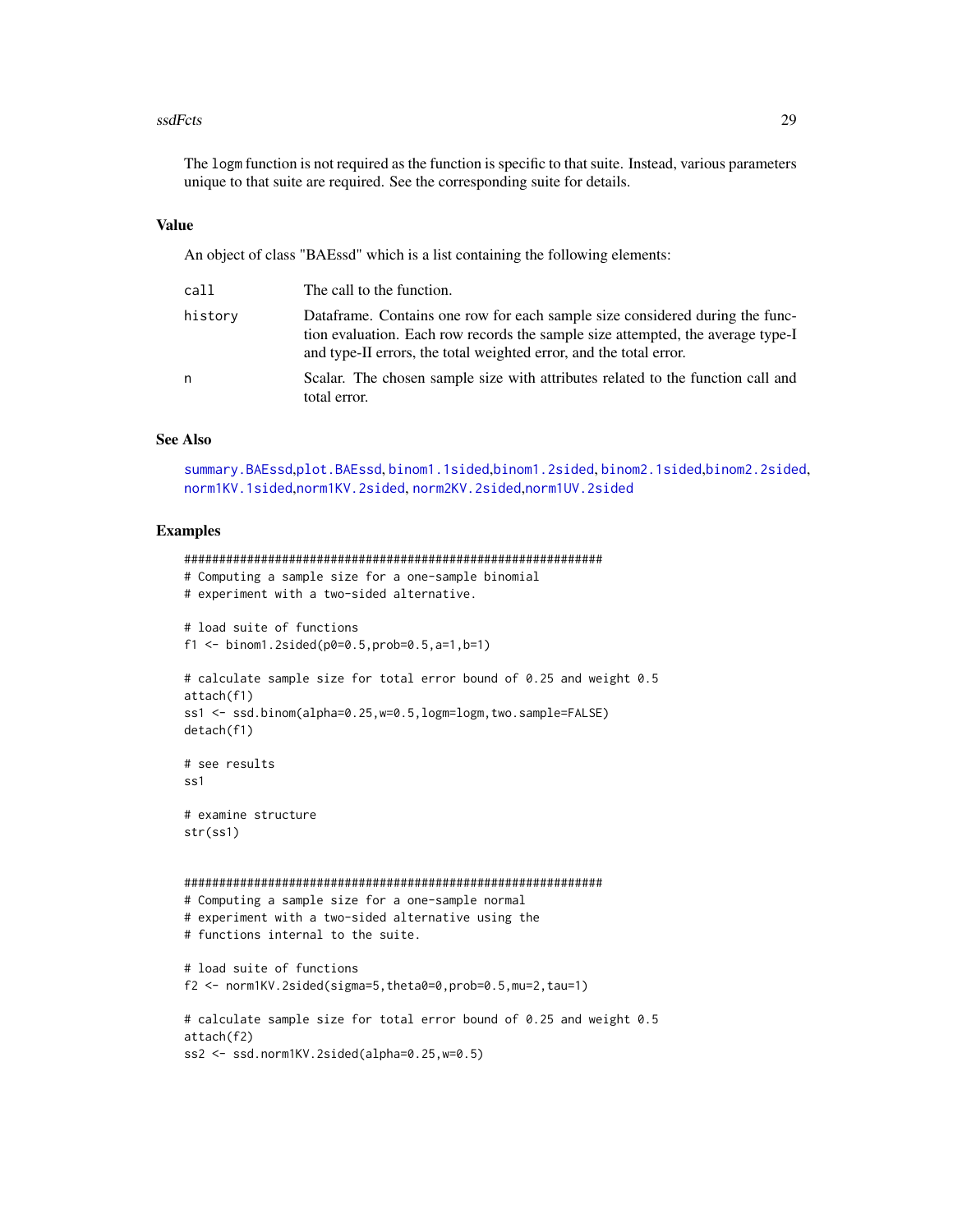```
detach(f2)
# see results
ss2
```
<span id="page-29-1"></span>summary.BAEssd *Summarizing BAE Sample Size Calculations*

# Description

summary method for class BAEssd.

# Usage

## S3 method for class 'BAEssd' summary(object, ...)

# Arguments

| obiect  | BAEssd object. Result from a Bayesian Average Error based sample size calcu-<br>lation. |
|---------|-----------------------------------------------------------------------------------------|
| $\cdot$ | Additional parameters passed to or from other methods.                                  |

# Details

Creates a nice printout giving the Average Errors at the chosen sample size.

# Value

Vector with 5 elements:

| Average Bayes Type-I Error rate for the selected sample size.<br>AE1<br>AE2<br>Total Weighted Error for the selected sample size.<br><b>TWE</b><br>Total Error for the selected sample size.<br>TE | n | Selected sample size.                                          |
|----------------------------------------------------------------------------------------------------------------------------------------------------------------------------------------------------|---|----------------------------------------------------------------|
|                                                                                                                                                                                                    |   |                                                                |
|                                                                                                                                                                                                    |   | Average Bayes Type-II Error rate for the selected sample size. |
|                                                                                                                                                                                                    |   |                                                                |
|                                                                                                                                                                                                    |   |                                                                |

# See Also

[ssd](#page-26-1), [summary](#page-0-0)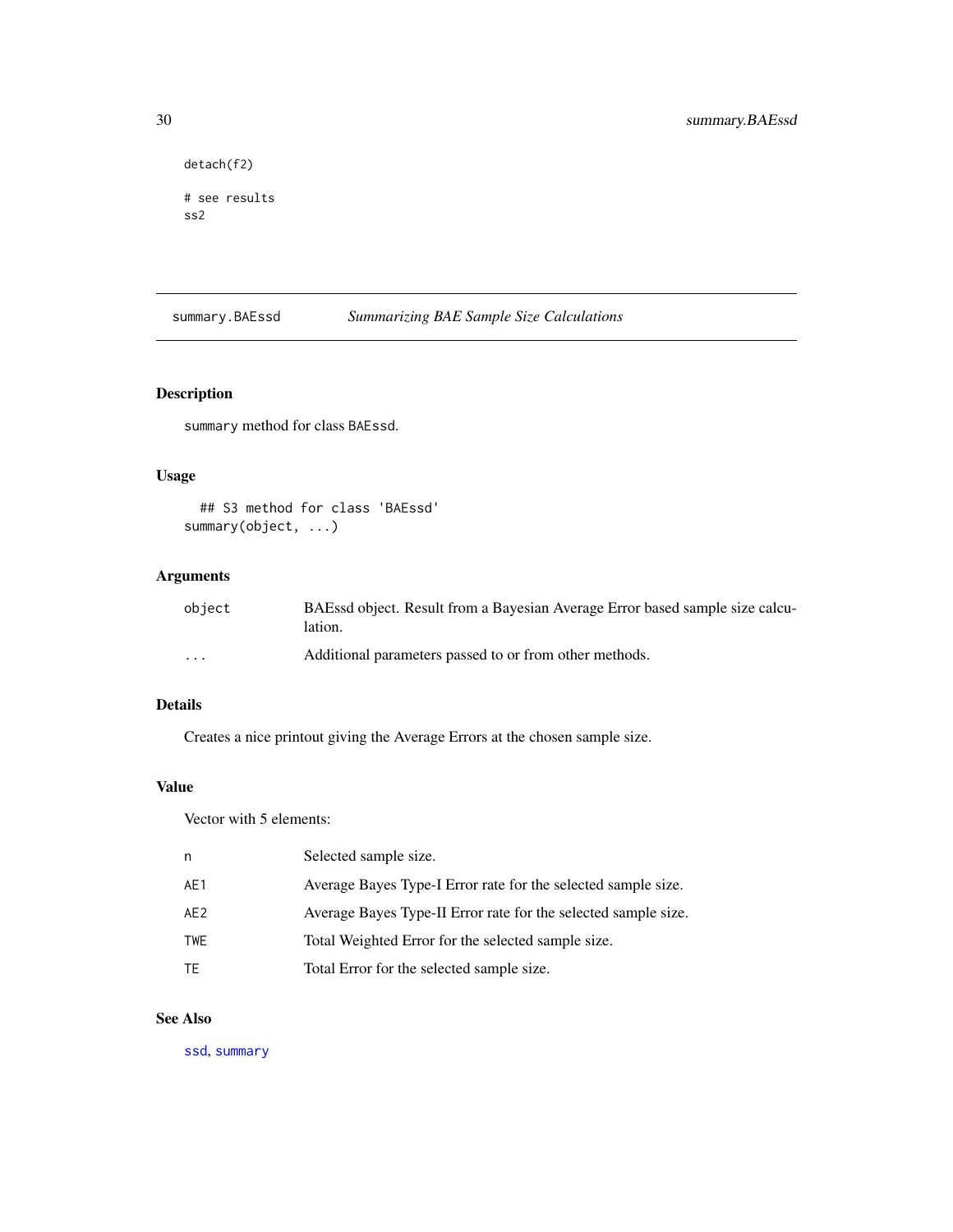# summary.BAEssd 31

```
############################################################
# One-sample normal experiment with known variance.
# load suite of functions
f1 <- norm1KV.2sided(sigma=5,theta0=0,prob=0.5,mu=2,tau=1)
# compare results of fast method with general method
attach(f1)
ss1 <- ssd.norm1KV(alpha=0.25,w=0.5,logm=logm)
ss2 <- ssd.norm1KV.2sided(alpha=0.25,w=0.5)
detach(f1)
```

```
# look at structure
str(summary(ss1))
```